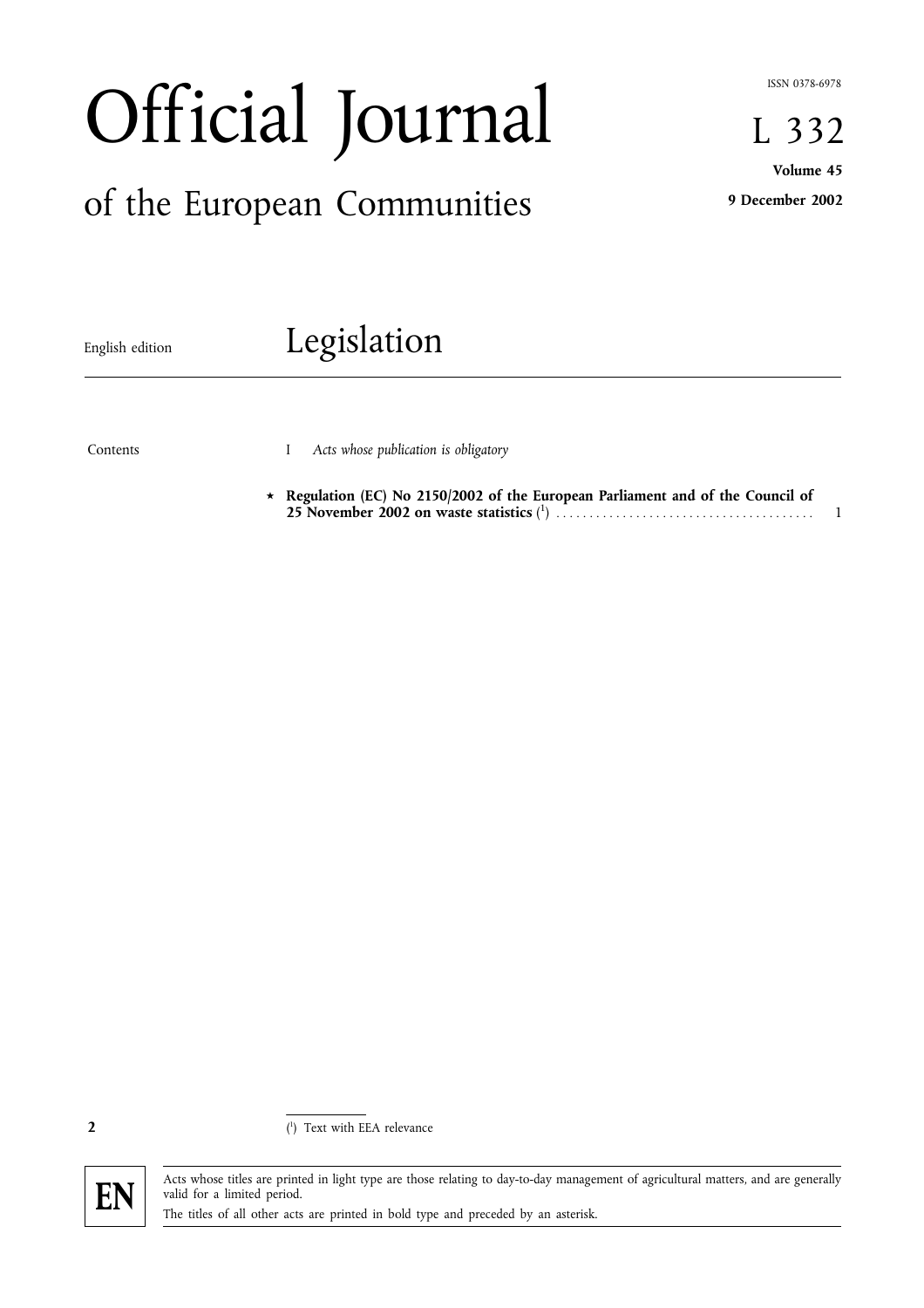## I

(Acts whose publication is obligatory)

#### REGULATION (EC) No 2150/2002 OF THE EUROPEAN PARLIAMENT AND OF THE COUNCIL

# of 25 November 2002

#### on waste statistics

#### (Text with EEA relevance)

THE EUROPEAN PARLIAMENT AND THE COUNCIL OF THE EUROPEAN UNION,

Having regard to the Treaty establishing the European Community, and in particular Article 285 thereof,

Having regard to the proposals from the Commission  $(1)$ ,

Having regard to the opinion of the Economic and Social Committee (2),

Acting in accordance with the procedure laid down in Article 251 of the Treaty  $(3)$ ,

Whereas:

- (1) Regular Community statistics on the production and management of waste from businesses and private households are required by the Community for monitoring the implementation of waste policy. This creates the basis for monitoring compliance with the principles of maximisation of recovery and safe disposal. Statistical instruments are still required, however, for assessing compliance with the principle of waste prevention and to establish a link between waste generation data and global, national and regional inventories of resource use.
- (2) The terms for the description of waste and waste management need to be defined in order to ensure the comparability of results in waste statistics.

- ( 2) OJ C 329, 17.11.1999, p. 17.
- ( 3) Opinion of the European Parliament of 4 September 2001 (OJ C 72 E, 21.3.2002, p. 32), Council Common Position of 15 April 2002 (OJ C 145 E, 18.6.2002, p. 85) and Decision of the European Parliament of 4 July 2002 (not yet published in the Official Journal), Decision of the Council of 14 November 2002.
- (3) Community waste policy has led to the establishment of a set of principles to be followed by waste-producing units and waste management. This requires the monitoring of waste at different points of the waste-stream generation, collection, recovery and disposal.
- (4) Council Regulation (EC) No 322/97 of 17 February 1997 on Community statistics (4).
- (5) To guarantee comparable results, waste statistics should be produced in accordance with the specified breakdown, in an appropriate form and within a fixed period of time from the end of the reference year.
- (6) Since the objective of the proposed measure, namely to establish a framework for the production of Community statistics on the generation, recovery and disposal of waste, cannot be sufficiently achieved by the Member States, by reason of the need to define terms of description of waste and waste management so as to ensure the comparability of the statistics supplied by the Member States, and can therefore be better achieved at Community level, the Community may adopt measures in accordance with the principle of subsidiarity as set out in Article 5 of the Treaty. In accordance with the principle of proportionality, as set out in that Article, this Regulation does not go beyond what is necessary in order to achieve the objective of the proposed measure.
- (7) Member States may need a transitional period for the establishment of their statistics on waste for all or some of the economic activities A, B and G to Q of NACE REV 1 as established by Council Regulation (EEC) No 3037/90 of 9 October 1990 on the statistical classification of economic activities in the European Community  $(5)$  for which their national statistical system requires major adaptations.

<sup>(</sup> 1) OJ C 87, 29.3.1999, p. 22, OJ C 180 E, 26.6.2001, p. 202 and amended proposal of 10 December 2001 (not yet published in the Official Journal).

<sup>(</sup> 4) OJ L 52, 22.2.1997, p. 1 constitutes the reference framework for the provisions of this Regulation.

<sup>(</sup> 5) OJ L 293, 24.10.1990, p. 1. Regulation as last amended by Commission Regulation (EC) No 29/2002 (OJ L 6, 10.1.2002, p. 3).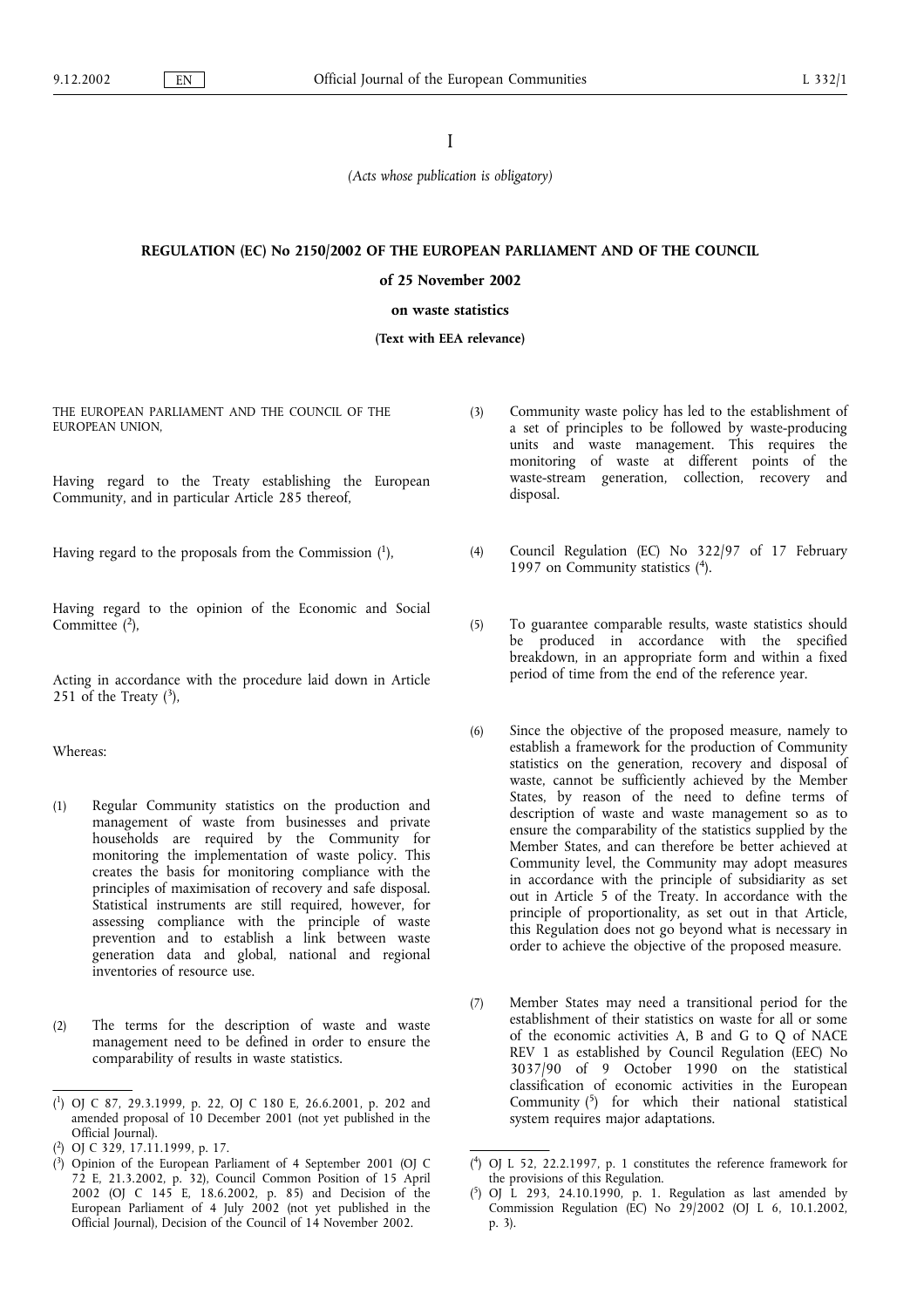- (8) The measures necessary for the implementation of this Regulation should be adopted in accordance with Council Decision 1999/468/EC of 28 June 1999 laying down the procedures for the exercise of implementing powers conferred on the Commission (1).
- (9) The Statistical Programme Committee has been consulted by the Commission,

HAVE ADOPTED THIS REGULATION:

## Article 1

#### Objective

1. The objective of this Regulation is to establish a framework for the production of Community statistics on the generation, recovery and disposal of waste.

2. Member States and the Commission, within their respective fields of competence, shall produce Community statistics on the generation, recovery and disposal of waste, excluding radioactive waste, which is already covered by other legislation.

- 3. The statistics shall cover the following areas:
- (a) Generation of waste according to Annex I;
- (b) Recovery and disposal of waste according to Annex II;
- (c) After the pilot studies according to Article 5: import and export of waste for which no data is collected under Council Regulation (EEC) No 259/93 of 1 February 1993 on the supervision and control of shipments of waste within, into and out of the European Community  $(2)$ , in accordance with Annex III.

In compiling the statistics, Member States and the Commission shall observe the mainly substance-oriented statistical nomenclature, as set out in Annex III.

5. The Commission shall, in accordance with the procedure referred to in Article 7(2), establish a table of equivalence between the statistical nomenclature of Annex III and the list of waste established by Commission Decision 2000/532/EC  $(3)$ .

Article 2

# Definitions

For the purposes and within the framework of this Regulation:

- (a) 'waste' shall mean any substance or object as defined in Article 1(a) of Council Directive 75/442/EEC of 15 July 1975 on waste  $(4)$ ;
- (b) 'separately collected fractions of waste' shall mean household and similar waste, selectively collected in homogeneous fractions by public services, non-profit organisations and private enterprises acting in the field of organised waste collection;
- (c) 'recycling' shall have the same meaning as in the definition given in Article 3(7) of European Parliament and Council Directive 94/62/EC of 20 December 1994 on packaging and packaging waste  $(5)$ ;
- (d) 'recovery' shall mean any of the operations provided for in Annex II.B to Directive 75/442/EEC;
- (e) 'disposal' shall mean any of the operations provided for in Annex II.A to Directive 75/442/EEC;
- (f) recovery or disposal facility shall mean a facility that requires a permit or registration pursuant to Articles 9, 10 or 11 of Directive 75/442/EC;
- (g) 'hazardous waste' shall mean any waste as defined in Article 1(4) of Council Directive 91/689/EEC of 12 December 1991 on hazardous waste (<sup>6</sup>);
- (h) 'non-hazardous waste' shall mean waste which is not covered by point (g);
- (i) 'incineration' shall mean thermal treatment of waste in an incineration plant as defined in Article 3(4) or a co-incineration plant as defined in Article 3(5) of Directive 2000/76/EC of the European Parliament and of the Council of 4 December 2000 on the incineration of waste  $(^{7})$ ;
- (j) 'landfill' shall mean a waste disposal site as defined in Article 2(g) of Council Directive 1999/31/EC of 26 April 1999 on the landfill of waste  $(^{8})$ ;

( 8) OJ L 182, 16.7.1999, p. 1.

<sup>(</sup> 1) OJ L 184, 17.7.1999, p. 23.

 $(^2)$  OJ L 30, 6.2.1993, p. 1. Regulation as last amended by Commission Regulation (EC) No 2557/2001 (OJ L 349, 31.12.2001, p. 1).

<sup>(</sup> 3) OJ L 226, 6.9.2000, p. 3. Decision as last amended by Council Decision 2001/573/EC (OJ L 203, 28.7.2001, p. 18).

<sup>(</sup> 4) OJ L 194, 25.7.1975, p. 39. Directive as last amended by Commission Decision 96/350/EC (OJ L 135, 6.6.1996, p. 32).

<sup>(</sup> 5) OJ L 365, 31.12.1994, p. 10.

<sup>(</sup> 6) OJ L 377, 31.12.1991, p. 20. Directive as amended by Directive 94/31/EC (OJ L 168, 2.7.1994, p. 28).

<sup>(</sup> 7) OJ L 332, 28.12.2000, p. 91.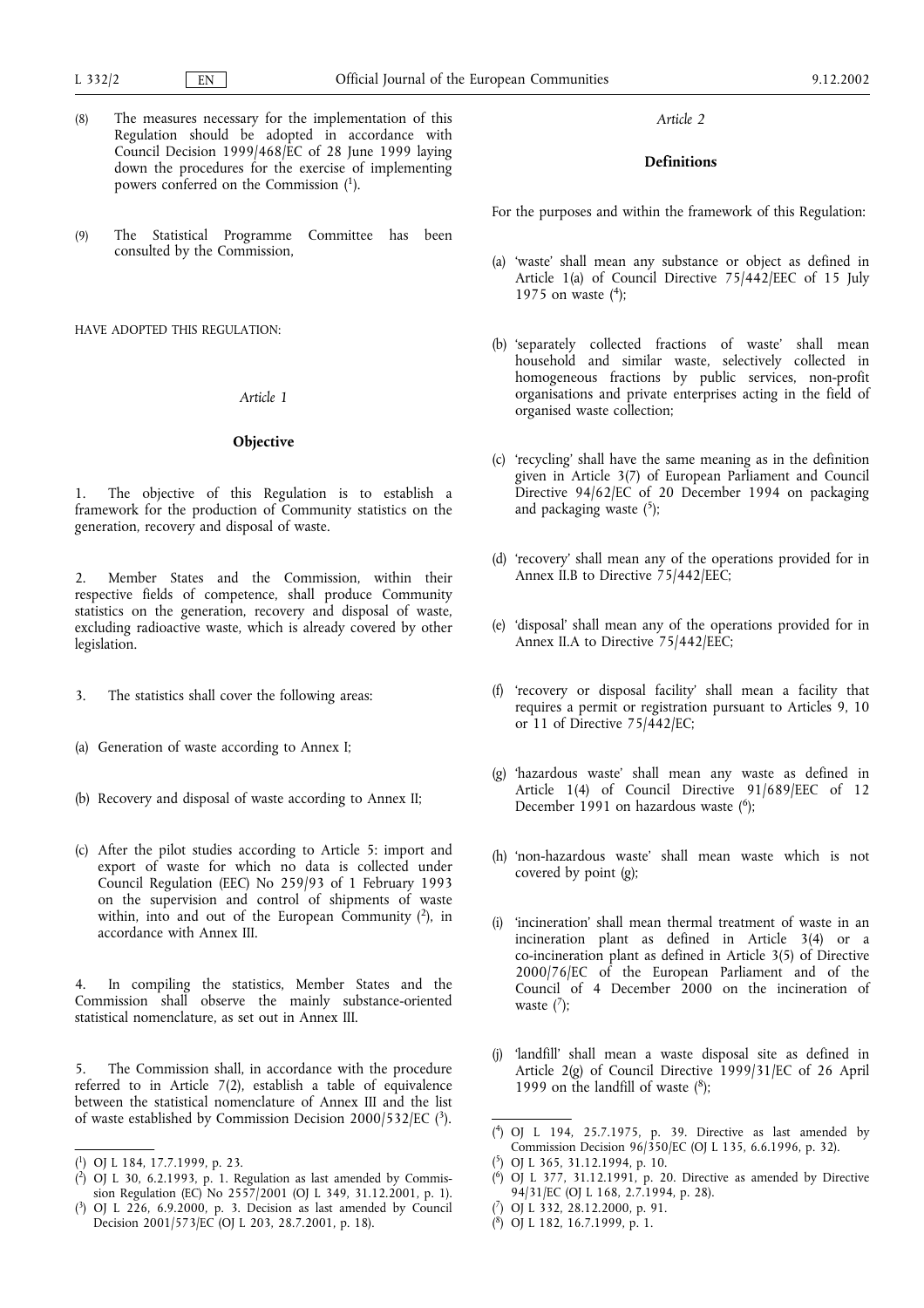- (k) 'capacity of waste incineration facilities' shall mean the maximum capacity to incinerate waste, in tonnes per annum or in gigajoules;
- (l) 'capacity of waste recycling facilities' shall mean the maximum capacity to recycle waste, in tonnes per annum;
- (m) capacity of landfills' shall mean the remaining capacity (at the end of the data reference year) of the landfill facility to dispose of waste in the future, measured in cubic metres;
- (n) 'capacity of other disposal facilities' shall mean the capacity of the facility to dispose of waste, measured in tonnes per annum.

#### Article 3

#### Collection of data

Member States shall, whilst complying with conditions as to quality and accuracy to be defined in accordance with the procedure referred to in Article 7(2), acquire the data necessary for the specification of the characteristics listed in Annexes I and II by means either of:

- surveys,
- administrative or other sources, such as the reporting obligations under Community legislation on waste management,
- $-$  statistical estimation procedures on the basis of samples or waste-related estimators, or
- a combination of these means.

In order to reduce response burdens, the national authorities and the Commission shall, subject to the limits and the conditions fixed by each Member State and by the Commission in their respective fields of competence, have access to administrative data sources.

2. In order to reduce the administrative burden on small enterprises, enterprises of less than 10 employees shall be excluded from surveys, unless they contribute significantly to the generation of waste.

3. Member States shall produce statistical results, following the breakdown set out in Annexes I and II.

4. The exclusion referred to in paragraph 2 must be consistent with the coverage and quality objectives as referred to in Section 7(1) of Annexes I and II.

5. Member States shall transmit the results, including confidential data, to Eurostat in an appropriate format and within a set period of time from the end of the respective reference periods, as laid down in Annexes I and II.

6. The treatment of confidential data and the transmission of such data as provided for in paragraph 5 shall be carried out in accordance with the existing Community provisions governing statistical confidentiality.

#### Article 4

# Transitional period

1. During a transitional period the Commission may, at the request of a Member State and in accordance with the procedure referred to in Article 7(2), grant derogations from the provisions of Section 5 of Annexes I and II. This transitional period may not exceed:

- (a) two years after the entry into force of this Regulation, for the production of results relating to Section  $8(1)(1)$ , Item 16 (Services activities) of Annex I and to Section 8(2) of Annex II;
- (b) three years after the entry into force of this Regulation, for the production of results relating to Section  $8(1)(1)$ , Items 1 (Agriculture, hunting and forestry) and 2 (Fisheries) of Annex I.

2. The derogations referred to in paragraph 1 can be granted to individual Member States only for the data of the first reference year.

3. The Commission shall draw up a programme for pilot studies on waste from the economic activities referred to in paragraph 1(b) to be carried out by the Member States. The pilot studies shall aim to develop a methodology to obtain regular data which shall be governed by the principles of Community statistics, as laid down in Article 10 of Regulation (EC) No 322/97.

The Commission shall finance up to 100 % of the costs for conducting the pilot studies. On the basis of the conclusions of the pilot studies, the Commission shall adopt the necessary implementing measures in accordance with the procedure referred to in Article 7(2).

#### Article 5

#### Import and export of waste

1. The Commission shall draw up a programme for pilot studies on the import and export of waste to be carried out by Member States. The pilot studies shall aim at developing a methodology to obtain regular data which shall be governed by the principles of Community statistics, as laid down in Article 10 of Regulation (EC) No 322/97.

2. The Commission programme for pilot studies shall be consistent with the contents of Annexes I and II, particularly the aspects related to the scope and coverage of wastes, waste categories for the classification of waste, reference years and periodicity, taking into account the reporting obligations under Regulation (EEC) No 259/93.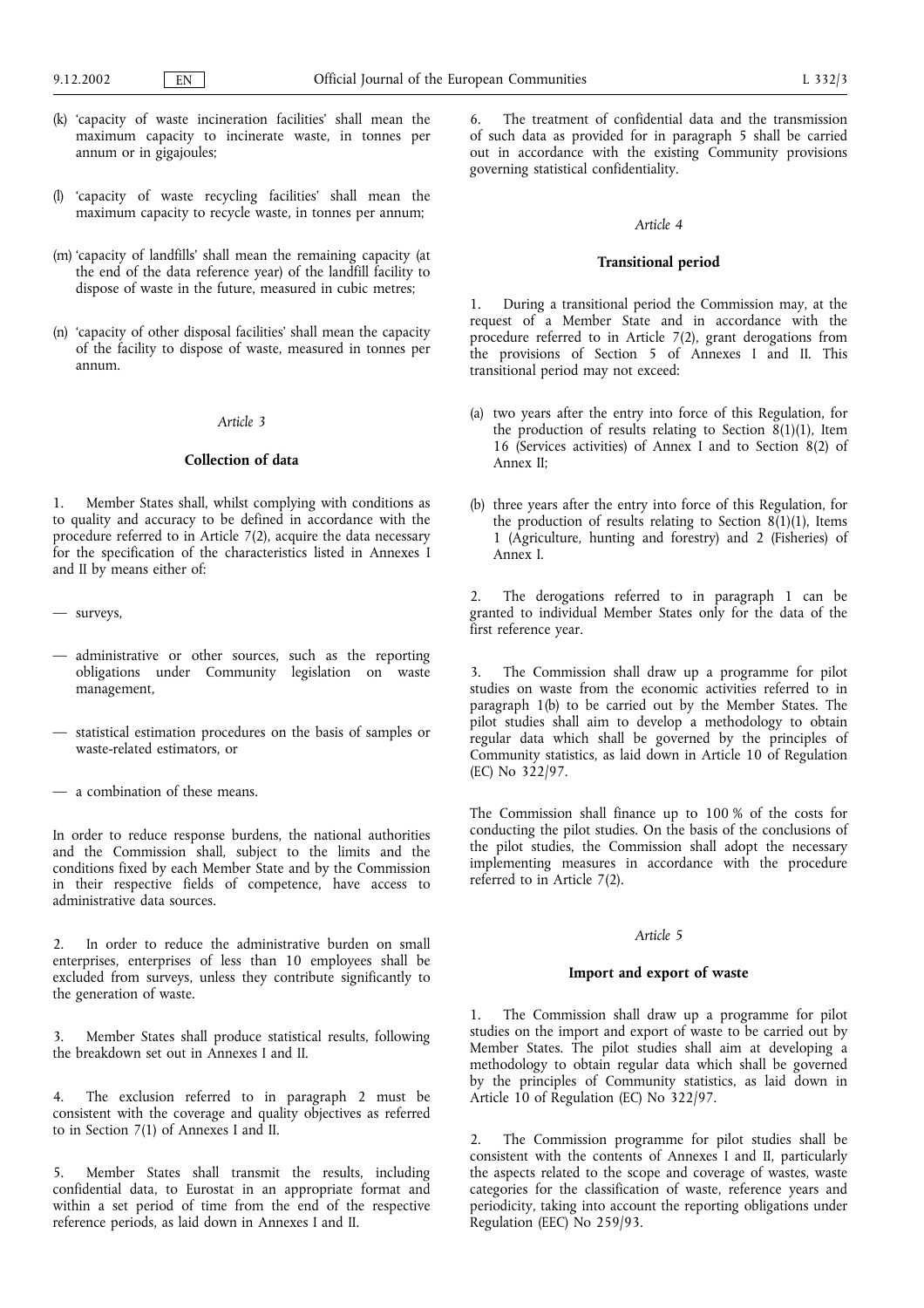The Commission shall finance up to 100 % of the costs for conducting the pilot studies.

4. On the basis of the conclusions of the pilot studies, the Commission shall inform the European Parliament and the Council of the possibilities of compiling statistics for the activities and characteristics covered by the pilot studies for import and export of waste. The Commission shall adopt the necessary implementation measures in accordance with the procedure referred to in Article 7(2).

5. The pilot studies shall be conducted at the latest within three years after the entry into force of this Regulation.

#### Article 6

#### Implementation measures

The measures necessary for the implementation of this Regulation, shall be adopted in accordance with the procedure referred to in Article  $7(2)$ . These shall include measures:

- (a) for adjustment to economic and technical developments in the collection and statistical processing of data, as well as the processing and the transmission of results;
- (b) for adaptation of the specifications listed in Annexes I, II and III;
- (c) for the production of results in accordance with Article 3(2), (3) and (4), taking into account the economic structures and technical conditions in a Member State; such measures may allow an individual Member State not to report certain items in the breakdown, provided the impact on the quality of the statistics is proven to be limited. In all cases where exemptions are given, the total amount of waste for each item listed in sections 2(1) and 8(1) of Annex I shall be compiled;
- (d) for the definition of the proper quality evaluation criteria and the contents of the quality reports as referred to in Section 7 of Annexes I and II;
- (e) for setting out the appropriate format for the transmission of results by Member States within two years from the date of entry into force of this Regulation;
- (f) for compiling the list for granting transitional periods and derogations to Member States, as specified in Article 4;
- (g) for implementation of the results of the pilot studies, as specified in Article 4(3) and Article 5(1).

Article 7

#### Committee procedure

The Commission shall be assisted by the Statistical Programme Committee established by Council Decision 89/382/EEC, Euratom  $(1)$ .

2. Where reference is made to this paragraph, Articles 5 and 7 of Decision 1999/468/EC shall apply, having regard to the provisions of Article 8 thereof.

The period laid down in Article 5(6) of Decision 1999/468/EC shall be set at three months.

3. The Committee shall adopt its rules of procedure.

4. The Commission shall transmit to the Committee set up by Directive 75/442/EEC the draft measures that it intends to submit to the Statistical Programme Committee.

#### Article 8

# Report

1. The Commission shall, within five years after the date of entry into force of this Regulation and every three years thereafter, submit a report to the European Parliament and the Council on the statistics compiled pursuant to this Regulation and in particular on their quality and the burden on businesses.

2. The Commission shall, within two years after the date of entry into force of this Regulation, submit to the European Parliament and the Council a proposal abolishing overlapping reporting obligations.

3. The Commission shall, within two years after the entry into force of this Regulation, submit to the European Parliament and the Council a report on the progress of the pilot studies referred to in Article 4(3) and Article 5(1). If necessary, it shall propose revisions of the pilot studies, to be decided upon in accordance with the procedure referred to in Article  $7(\overline{2})$ .

#### Article 9

# Entry into force

This Regulation shall enter into force on the twentieth day following that of its publication in the Official Journal of the European Communities.

<sup>(</sup> 1) OJ L 181, 28.6.1989, p. 47.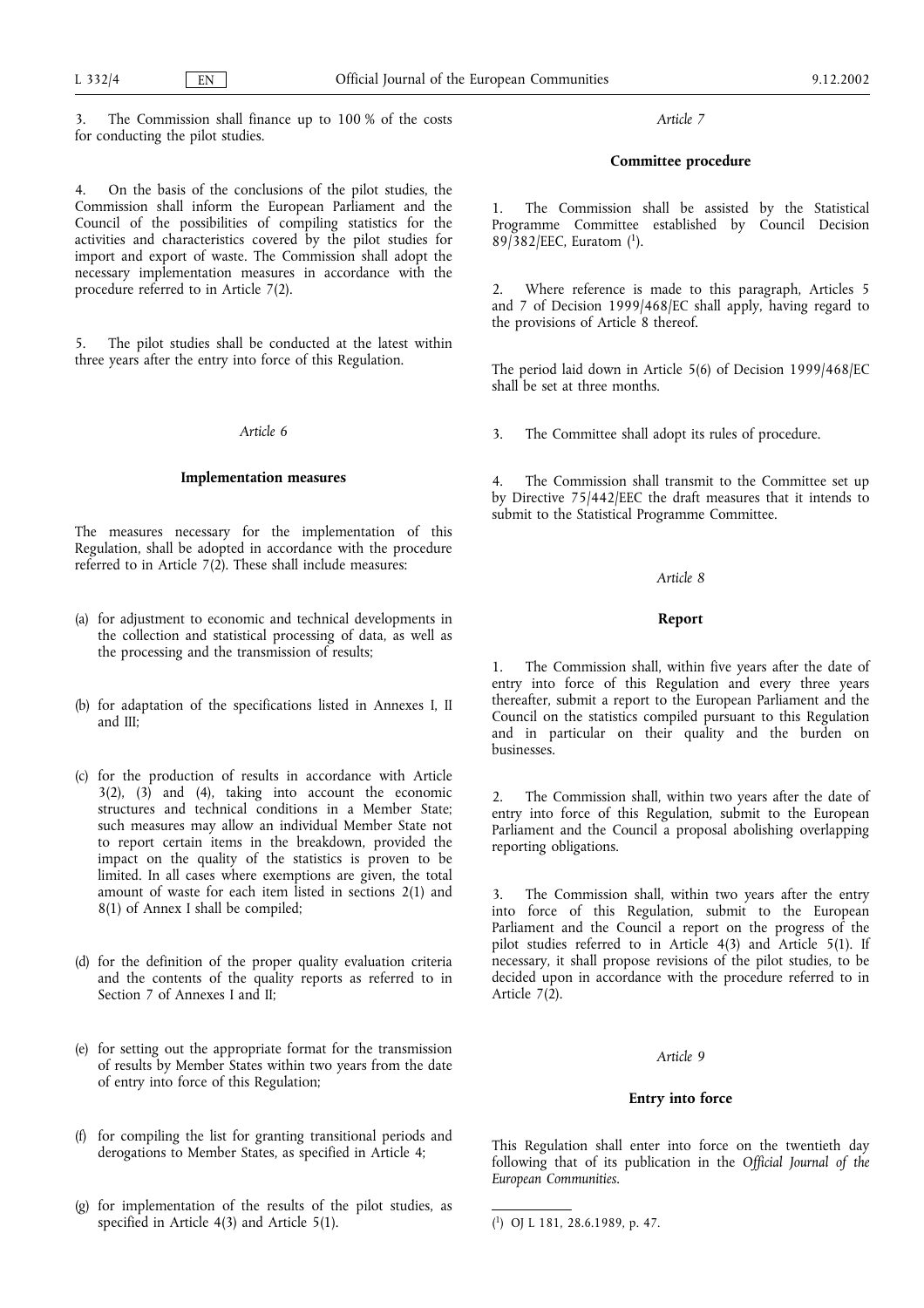This Regulation shall be binding in its entirety and directly applicable in all Member States.

Done at Brussels, 25 November 2002.

For the European Parliament The President P. COX

For the Council The President B. BENDTSEN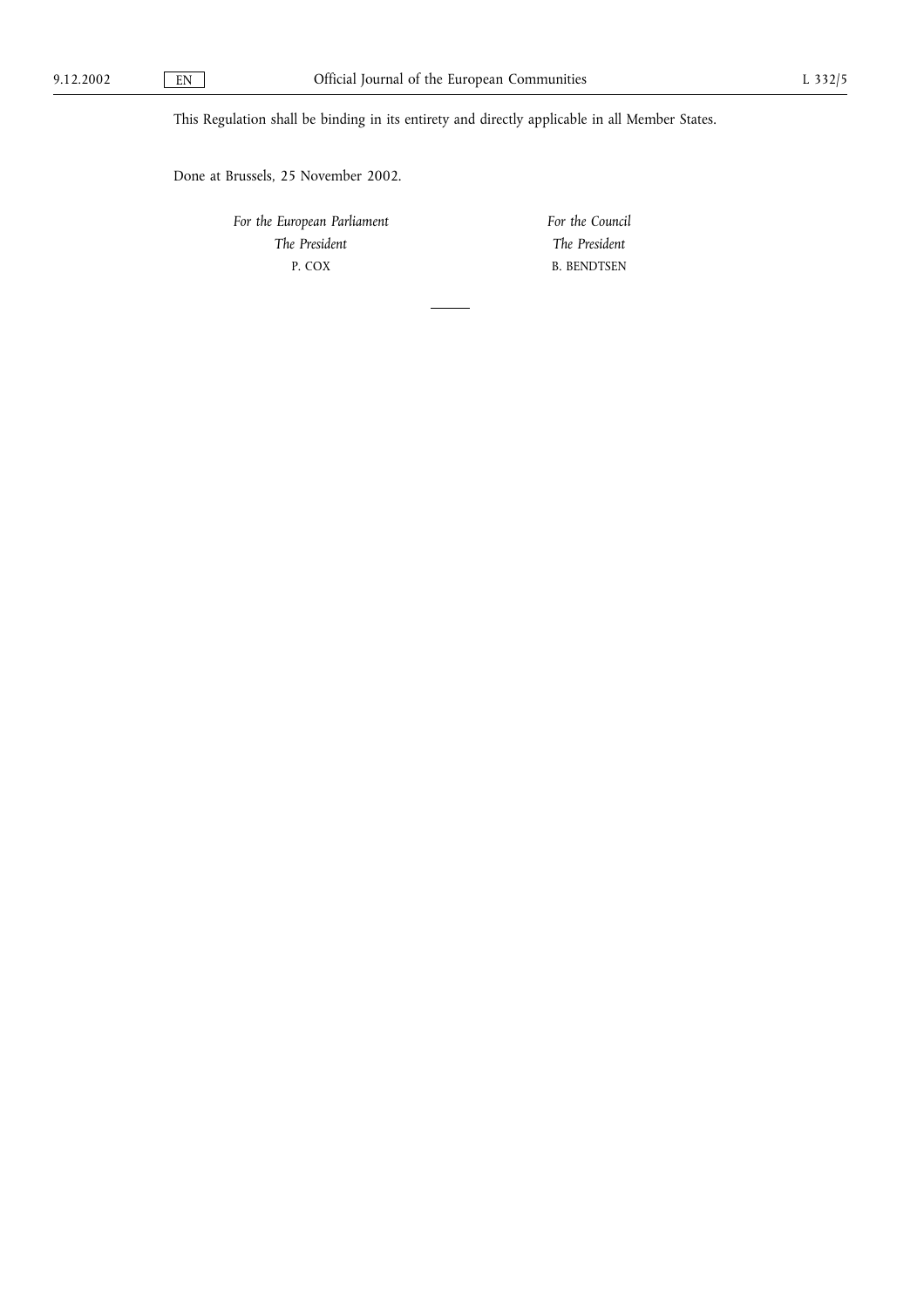## ANNEX I

# GENERATION OF WASTE

# SECTION 1

# Coverage

The statistics are to be compiled for all activities classified within the coverage of Sections A to Q, of NACE REV 1. These Sections cover all economic activities.

This Annex also covers:

(a) waste generated by households;

(b) waste arising from recovery and/or disposal operations.

# SECTION 2

# Waste categories

1. Statistics on the following waste categories are to be produced:

|                |      | Aggregates list                   |                     |
|----------------|------|-----------------------------------|---------------------|
| Item No        |      | EWC-Stat/Version 2                |                     |
|                | Code | Description                       | Non-hazardous waste |
| $\mathbf{1}$   | 01.1 | Spent solvents                    | Non-hazardous       |
| $\overline{2}$ | 01.1 | Spent solvents                    | Hazardous           |
| 3              | 01.2 | Acid, alkaline or saline wastes   | Non-hazardous       |
| 4              | 01.2 | Acid, alkaline or saline wastes   | Hazardous           |
| 5              | 01.3 | Used oils                         | Non-hazardous       |
| 6              | 01.3 | Used oils                         | Hazardous           |
| 7              | 01.4 | Spent chemical catalysts          | Non-hazardous       |
| 8              | 01.4 | Spent chemical catalysts          | Hazardous           |
| 9              | 02   | Chemical preparation wastes       | Non-hazardous       |
| 10             | 02   | Chemical preparation wastes       | Hazardous           |
| 11             | 03.1 | Chemical deposits and residues    | Non-hazardous       |
| 12             | 03.1 | Chemical deposits and residues    | Hazardous           |
| 13             | 03.2 | Industrial effluent sludges       | Non-hazardous       |
| 14             | 03.2 | Industrial effluent sludges       | Hazardous           |
| 15             | 05   | Health care and biological wastes | Non-hazardous       |
| 16             | 05   | Health care and biological wastes | Hazardous           |
| 17             | 06   | Metallic wasters                  | Non-hazardous       |
| 18             | 06   | Metallic wasters                  | Hazardous           |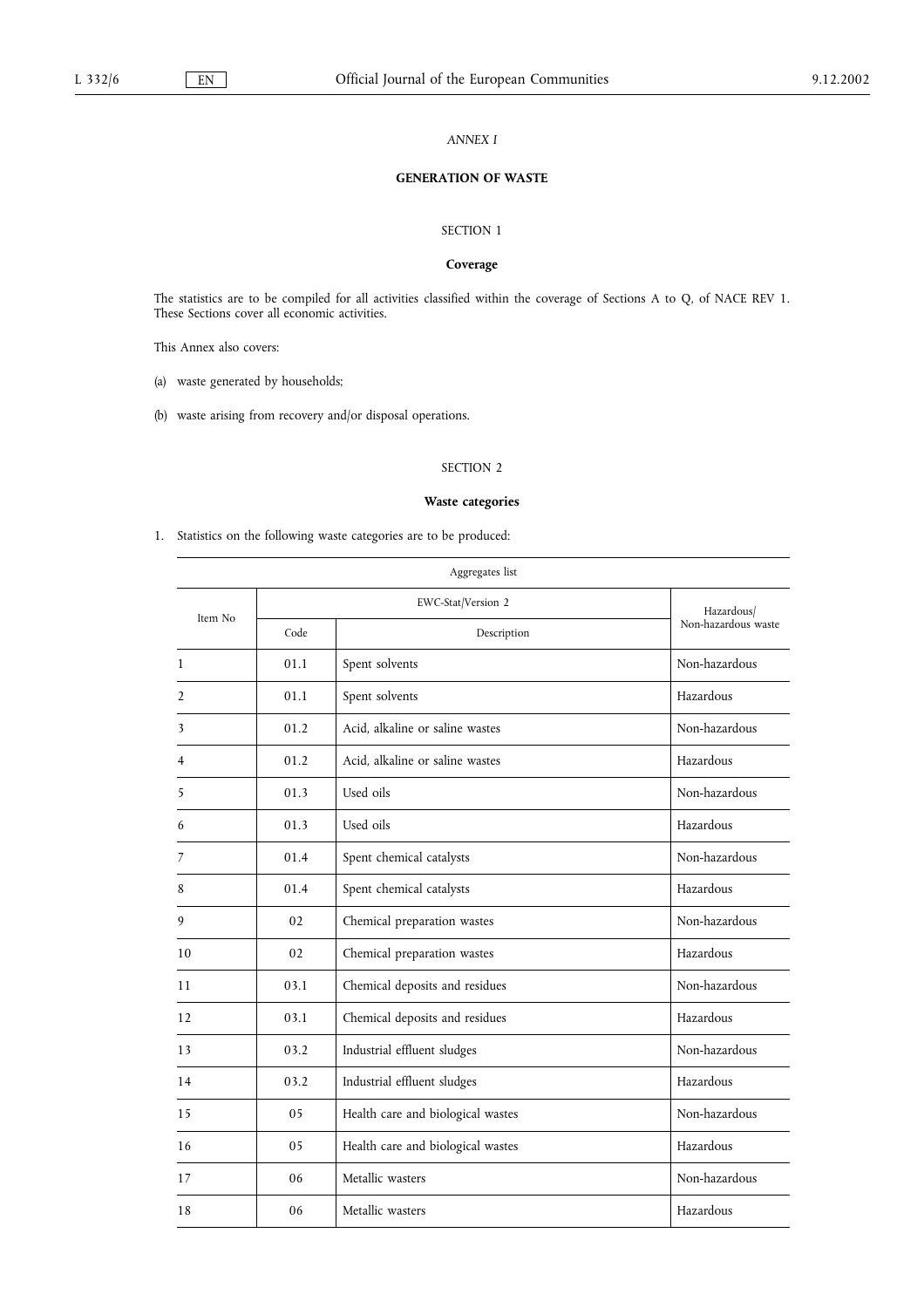|         |                                  | Aggregates list                                                                                                                          |                     |  |
|---------|----------------------------------|------------------------------------------------------------------------------------------------------------------------------------------|---------------------|--|
| Item No |                                  | EWC-Stat/Version 2                                                                                                                       |                     |  |
|         | Code                             | Description                                                                                                                              | Non-hazardous waste |  |
| 19      | 07.1                             | Glass wastes                                                                                                                             | Non-hazardous       |  |
| 20      | 07.2                             | Paper and cardboard wastes                                                                                                               | Non-hazardous       |  |
| 21      | 07.3                             | Rubber wastes                                                                                                                            | Non-hazardous       |  |
| 22      | 07.4                             | Plastic wastes                                                                                                                           | Non-hazardous       |  |
| 23      | 07.5                             | Wood wastes                                                                                                                              | Non-hazardous       |  |
| 24      | 07.6                             | Textile wastes                                                                                                                           | Non-hazardous       |  |
| 25      | 07.6                             | Textile wastes                                                                                                                           | Hazardous           |  |
| 26      | 08                               | Discarded equipment                                                                                                                      | Non-hazardous       |  |
| 27      | 08                               | Discarded equipment                                                                                                                      | Hazardous           |  |
| 28      | 08.1                             | Discarded vehicles                                                                                                                       | Non-hazardous       |  |
| 29      | 08.41                            | Batteries and accumulators wastes                                                                                                        | Non-hazardous       |  |
| 30      | 08.41                            | Batteries and accumulators wastes                                                                                                        | Hazardous           |  |
| 31      | 09                               | Animal and vegetal wastes (excluding animal waste of food<br>preparation and products; and excluding animal faeces,<br>urine and manure) | Non-hazardous       |  |
| 32      | 09.11                            | Animal waste of food preparation and products                                                                                            | Non-hazardous       |  |
| 33      | 09.3                             | Animal faeces, urine and manure                                                                                                          | Non-hazardous       |  |
| 34      | 10.1                             | Household and similar wastes                                                                                                             | Non-hazardous       |  |
| 35      | 10.2                             | Mixed and undifferentiated materials                                                                                                     | Non-hazardous       |  |
| 36      | 10.3                             | Sorting residues                                                                                                                         | Non-hazardous       |  |
| 37      | 11                               | Common sludges (excluding dredging spoils)                                                                                               | Non-hazardous       |  |
| 38      | 11.3                             | Dredging spoils                                                                                                                          | Non-hazardous       |  |
| 39      | $12.1 + 12.2 +$<br>$12.3 + 12.5$ | Mineral wastes (excluding combustion wastes, contaminated<br>soils and polluted dredging spoils)                                         | Non-hazardous       |  |
| 40      | $12.1 + 12.2 +$<br>$12.3 + 12.5$ | Mineral wastes (excluding combustion wastes, contaminated<br>soils and polluted dredging spoils)                                         | Hazardous           |  |
| 41      | 12.4                             | Combustion wastes                                                                                                                        | Non-hazardous       |  |
| 42      | 12.4                             | Combustion wastes                                                                                                                        | Hazardous           |  |
| 43      | 12.6                             | Contaminated soils and polluted dredging spoils                                                                                          | Hazardous           |  |
| 44      | 13                               | Solidified, stabilised or vitrified wastes                                                                                               | Non-hazardous       |  |
| 45      | 13                               | Solidified, stabilised or vitrified wastes                                                                                               | Hazardous           |  |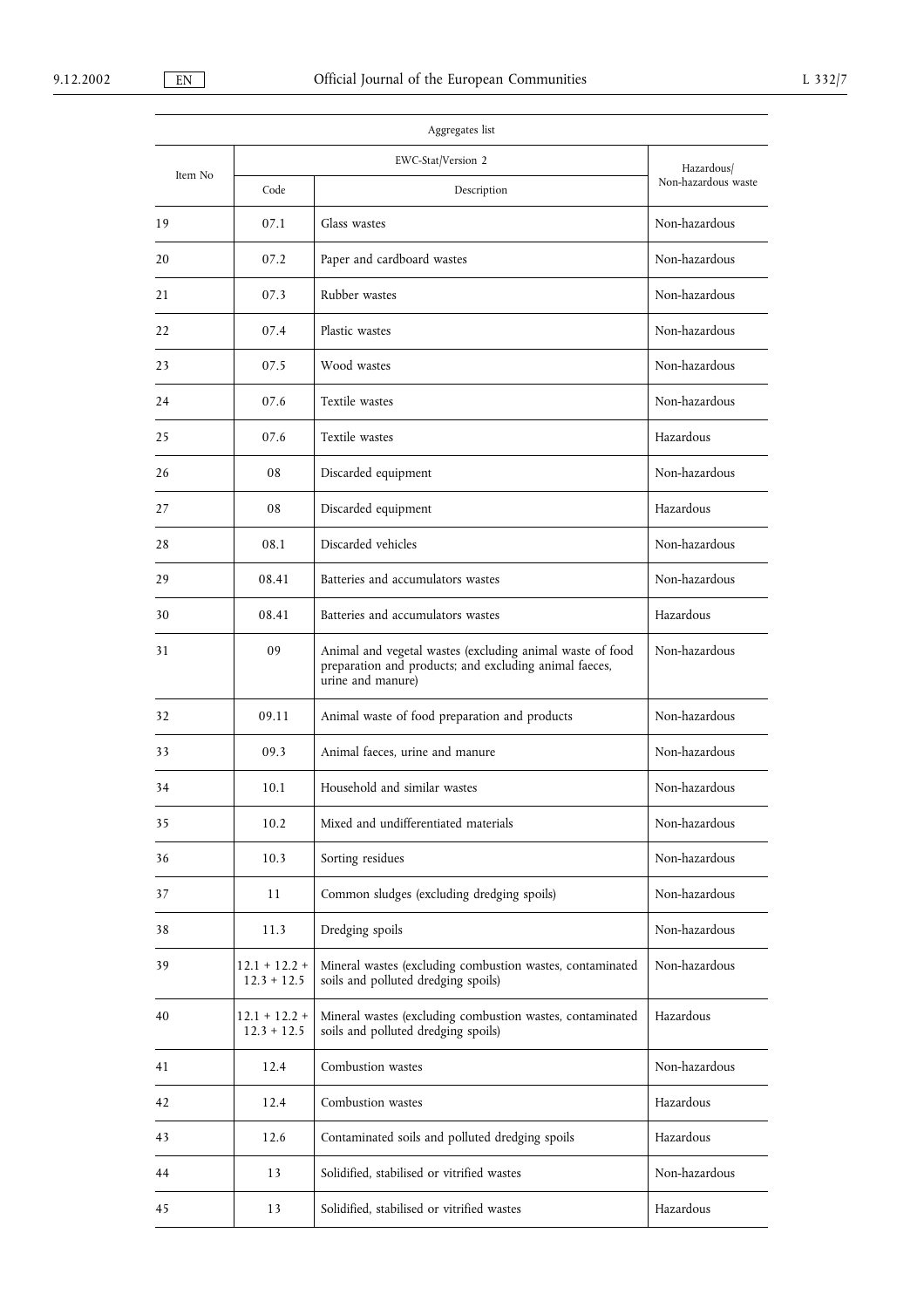2. In accordance with the reporting obligation under Directive 94/62/EC, the Commission will draw up a programme for pilot studies to be carried out on a voluntary basis by Member States in order to assess the relevance of including packaging waste entries (EWC-Stat Version 2) in the breakdown list set out in point 1. The Commission will finance up to 100 % of the costs for these pilot studies. On the basis of the conclusions of these pilot studies, the Commission will adopt the necessary implementation measures in accordance with the procedure referred to in Article 7(2) of this Regulation.

#### SECTION 3

#### Characteristics

1. Characteristics for the waste categories:

For each waste category listed in Section 2(1), the quantity of waste generated will be compiled.

2. Regionale characteristics:

Population or dwellings served by a collection scheme for mixed household and similar waste (NUTS 2 level).

#### SECTION 4

#### Reporting unit

- 1. The reporting unit to be used for all waste categories is 1 000 tonnes of (normal) wet waste. For the waste categories 'sludge' an additional figure for dry matter should be provided.
- 2. The reporting unit for regional characteristics should be the percentage of the population or dwellings.

#### SECTION 5

#### First reference year and periodicity

- 1. The first reference year is the second calendar year following the entry into force of this Regulation.
- 2. Member States shall furnish data for every second year after the first reference year.

#### SECTION 6

#### Transmission of results to Eurostat

The results are to be transmitted within 18 months of the end of the reference year.

#### SECTION 7

#### Report on the coverage and quality of statistics

- 1. For each item listed in Section 8 (activities and households), Member States will indicate the percentage to which the compiled statistics represent the universe of waste of the respective item. The minimum requirement for the coverage will be defined in accordance with the procedure referred to in Article 7(2) of this Regulation.
- 2. Member States will submit a quality report, indicating the degree of precision for the collected data. A description will be given on the estimations, aggregations or exclusions, and the way these procedures affect the distribution of waste categories, listed in Section 2(1) by economic activities and households, as referred to in Section 8.
- 3. The Commission will include the coverage and quality reports in the report provided for in Article 8 of this Regulation.

#### SECTION 8

#### Production of results

1. The results for the characteristics listed in Section 3(1), are to be compiled for: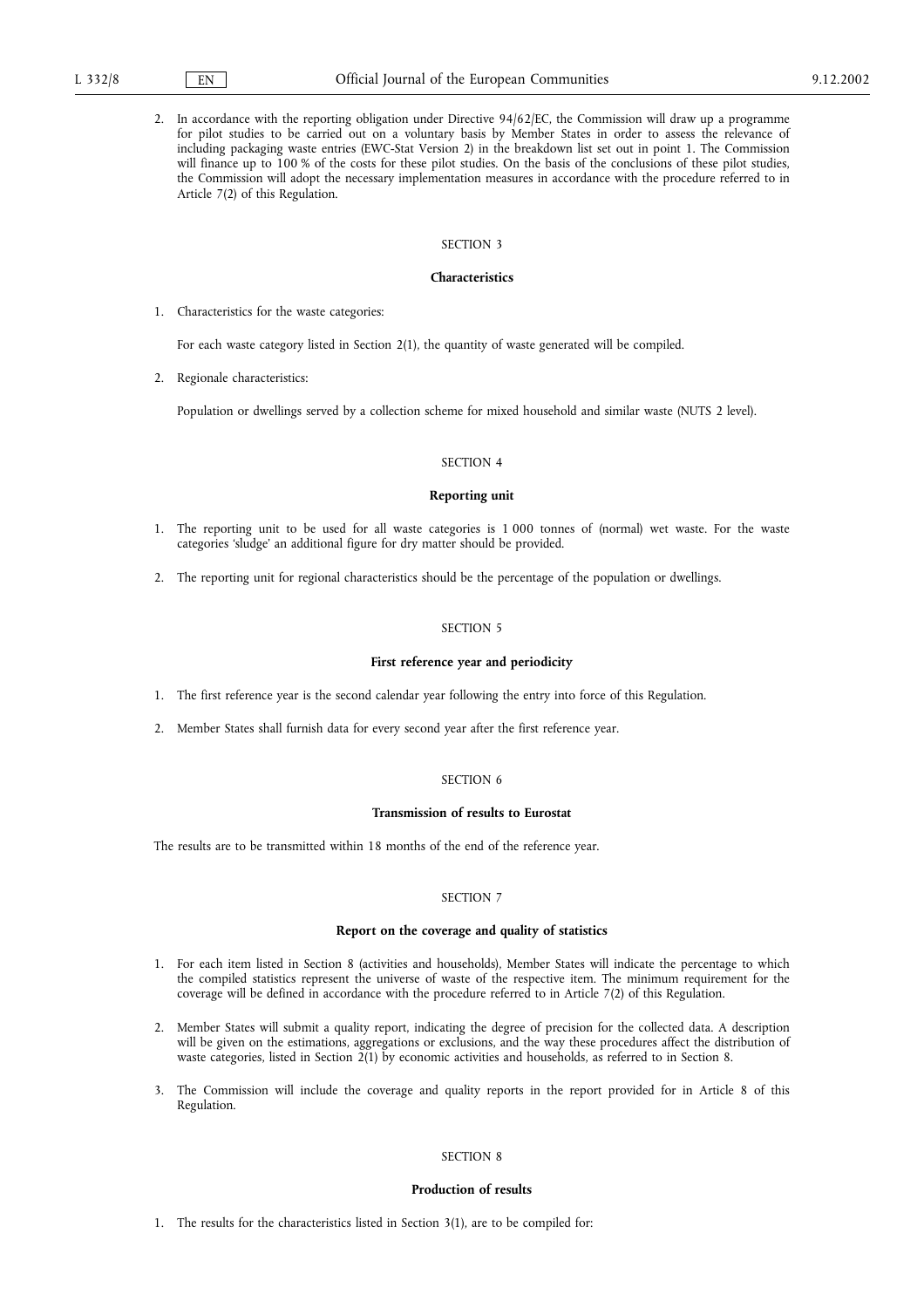# 1.1. the following Sections, Divisions, Groups and Classes of NACE REV 1:

| Item No | NACE REV1.1 Code                    | Description                                                                                                                                                                                                                                                                                                                                                                                                                                                                                                                 |
|---------|-------------------------------------|-----------------------------------------------------------------------------------------------------------------------------------------------------------------------------------------------------------------------------------------------------------------------------------------------------------------------------------------------------------------------------------------------------------------------------------------------------------------------------------------------------------------------------|
| 1       | A                                   | Agriculture, hunting and forestry                                                                                                                                                                                                                                                                                                                                                                                                                                                                                           |
| 2       | B                                   | Fishing                                                                                                                                                                                                                                                                                                                                                                                                                                                                                                                     |
| 3       | C                                   | Mining and quarrying                                                                                                                                                                                                                                                                                                                                                                                                                                                                                                        |
| 4       | DA                                  | Manufacture of food products, beverages and tobacco                                                                                                                                                                                                                                                                                                                                                                                                                                                                         |
| 5       | $DB+DC$                             | Manufacture of textiles and textile products + Manufacture of<br>leather and leather products                                                                                                                                                                                                                                                                                                                                                                                                                               |
| 6       | DD                                  | Manufacture of wood and wood products                                                                                                                                                                                                                                                                                                                                                                                                                                                                                       |
| 7       | DE.                                 | Manufacture of pulp, paper and paper products; publishing and<br>printing                                                                                                                                                                                                                                                                                                                                                                                                                                                   |
| 8       | DF                                  | Manufacture of coke, refined petroleum products and nuclear<br>fuel                                                                                                                                                                                                                                                                                                                                                                                                                                                         |
| 9       | $DG+DH$                             | Manufacture of chemicals, chemical products, man-made fibres +<br>Manufacture of rubber and plastic products                                                                                                                                                                                                                                                                                                                                                                                                                |
| 10      | DI                                  | Manufacture of other non-metallic mineral products                                                                                                                                                                                                                                                                                                                                                                                                                                                                          |
| 11      | DJ                                  | Manufacture of basic metals and fabricated metal products                                                                                                                                                                                                                                                                                                                                                                                                                                                                   |
| 12      | $DK+DL+DM$                          | Manufacture of machinery and equipment + Manufacture of<br>electrical and optical equipment + Manufacture of transport<br>equipment                                                                                                                                                                                                                                                                                                                                                                                         |
| 13      | DN<br>Excluded 37                   | Manufacturing n.e.c.                                                                                                                                                                                                                                                                                                                                                                                                                                                                                                        |
| 14      | E                                   | Electricity, gas, steam and hot water and water supply                                                                                                                                                                                                                                                                                                                                                                                                                                                                      |
| 15      | F                                   | Construction                                                                                                                                                                                                                                                                                                                                                                                                                                                                                                                |
| 16      | $G - Q$<br>Excluded 90 and<br>51.57 | Services activities:<br>Wholesale and retail trade; Repair of motor vehicles, motor<br>cycles and personal and household goods + Hotels and<br>Restaurants + Transports, storage and communications +<br>Financial intermediation + Real estate, renting and business<br>activities + Public administration, defence and compulsory social<br>security + Education + Health and Social work + Other<br>community, social and personal activities + Activities of<br>households + Extra-territorial organisations and bodies |
| 17      | 37                                  | Recycling                                                                                                                                                                                                                                                                                                                                                                                                                                                                                                                   |
| 18      | 51.57                               | Wholesale of waste and scrap                                                                                                                                                                                                                                                                                                                                                                                                                                                                                                |
| 19      | 90                                  | Sewage and refuse disposal, sanitation and similar activities                                                                                                                                                                                                                                                                                                                                                                                                                                                               |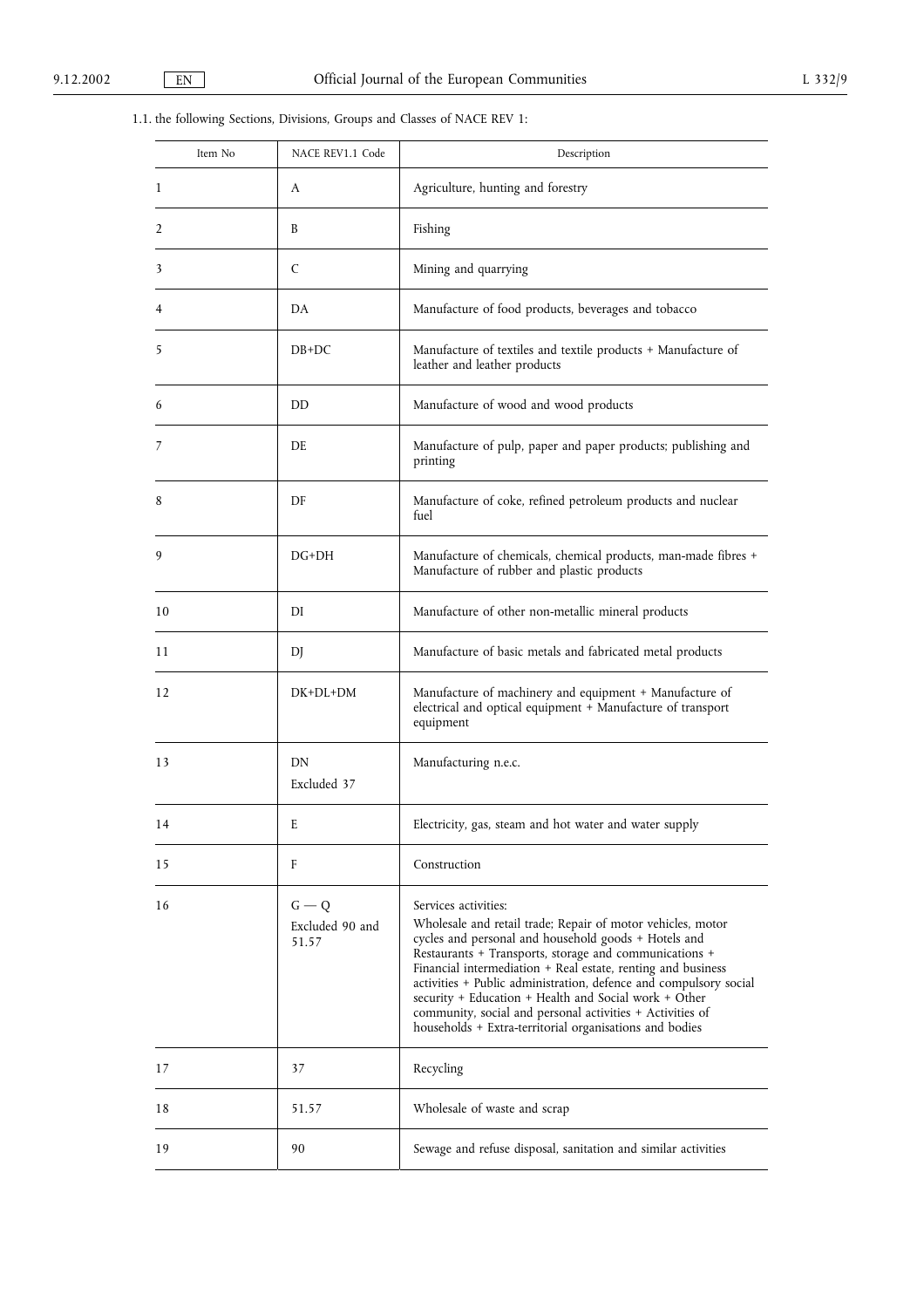### 1.2. households

| $-$ | ÷÷.<br>househ<br>hv<br>senoias<br>F<br>,, ao a<br>------------- |
|-----|-----------------------------------------------------------------|

2. For economic activities, statistical units are local units or kind-of-activity units, as defined in Council Regulation (EEC) No 696/93 of 15 March 1993 on the statistical units for the observation and analysis of the production system in the Community (1), according to each Member State's statistical system.

In the quality report, to be produced under Section 7, a description of how the chosen statistical unit affects the groupings of NACE REV 1 data distribution should be included.

<sup>(</sup> 1) OJ L 76, 30.3.1993, p. 2. Regulation amended by the 1994 Act of Accession.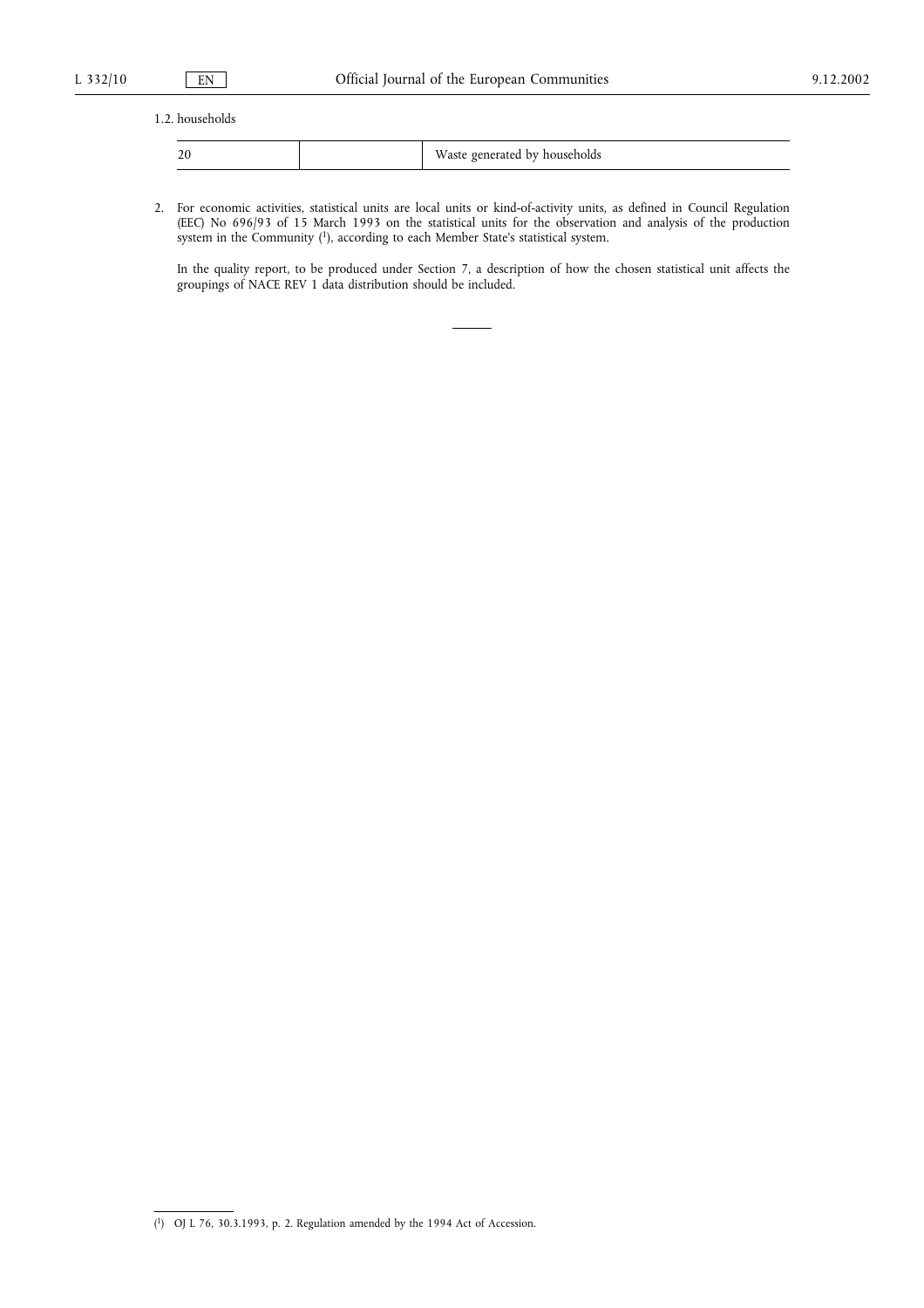#### ANNEX II

# RECOVERY AND DISPOSAL OF WASTE

# SECTION 1

#### Coverage

- 1. The statistics are to be compiled for all recovery and disposal facilities which run any of the operations referred to in Section 8(2) and which belong to or are part of the economic activities according to the groupings of NACE REV 1, mentioned in Annex I, Section 8(1.1).
- 2. Facilities whose waste treatment activities are limited to the recycling of waste on the site where the waste was generated, are not covered by this Annex.

#### SECTION 2

#### Waste categories

The list of waste categories for which the statistics are to be compiled, according to each recovery or disposal operation as referred to in section 8(2), are the following:

| Incineration   |                                                      |                                                                                                                                                                               |                     |  |
|----------------|------------------------------------------------------|-------------------------------------------------------------------------------------------------------------------------------------------------------------------------------|---------------------|--|
| Item No        |                                                      | Hazardous/                                                                                                                                                                    |                     |  |
|                | Code                                                 | Description                                                                                                                                                                   | Non-hazardous waste |  |
| $\mathbf{1}$   |                                                      | $01 + 02 + 03$ Chemical wastes excluding Used oils<br>Non-hazardous<br>(Chemical compound waste + Chemical preparation wastes +<br>Other chemical wastes)                     |                     |  |
| $\overline{2}$ |                                                      | $01 + 02 + 03$ Chemical wastes excluding Used oils<br>(Chemical compound waste + Chemical preparation wastes +<br>Other chemical wastes)                                      | Hazardous           |  |
| 3              | 01.3                                                 | Used oils                                                                                                                                                                     | Non-hazardous       |  |
| 4              | 01.3                                                 | Used oils                                                                                                                                                                     | Hazardous           |  |
| 5              | 05                                                   | Health care and biological wastes                                                                                                                                             | Non-hazardous       |  |
| 6              | 05                                                   | Health care and biological wastes                                                                                                                                             | Hazardous           |  |
| 7              | 10.1                                                 | Household and similar waste                                                                                                                                                   | Non-hazardous       |  |
| 8              | 10.2                                                 | Mixed and undifferentiated materials                                                                                                                                          | Non-hazardous       |  |
| 9              | 10.3                                                 | Sorting residues                                                                                                                                                              | Non-hazardous       |  |
| 10             | 11                                                   | Common sludges                                                                                                                                                                | Non-hazardous       |  |
| 11             | $06 +$<br>$07 +$<br>$08 +$<br>$09 +$<br>$12 +$<br>13 | Other wastes<br>(Metallic wastes + Non-metallic wastes + Discarded equipment +<br>Animal and vegetal wastes + Mineral wastes + Solidified,<br>stabilised or vitrified wastes) | Non-hazardous       |  |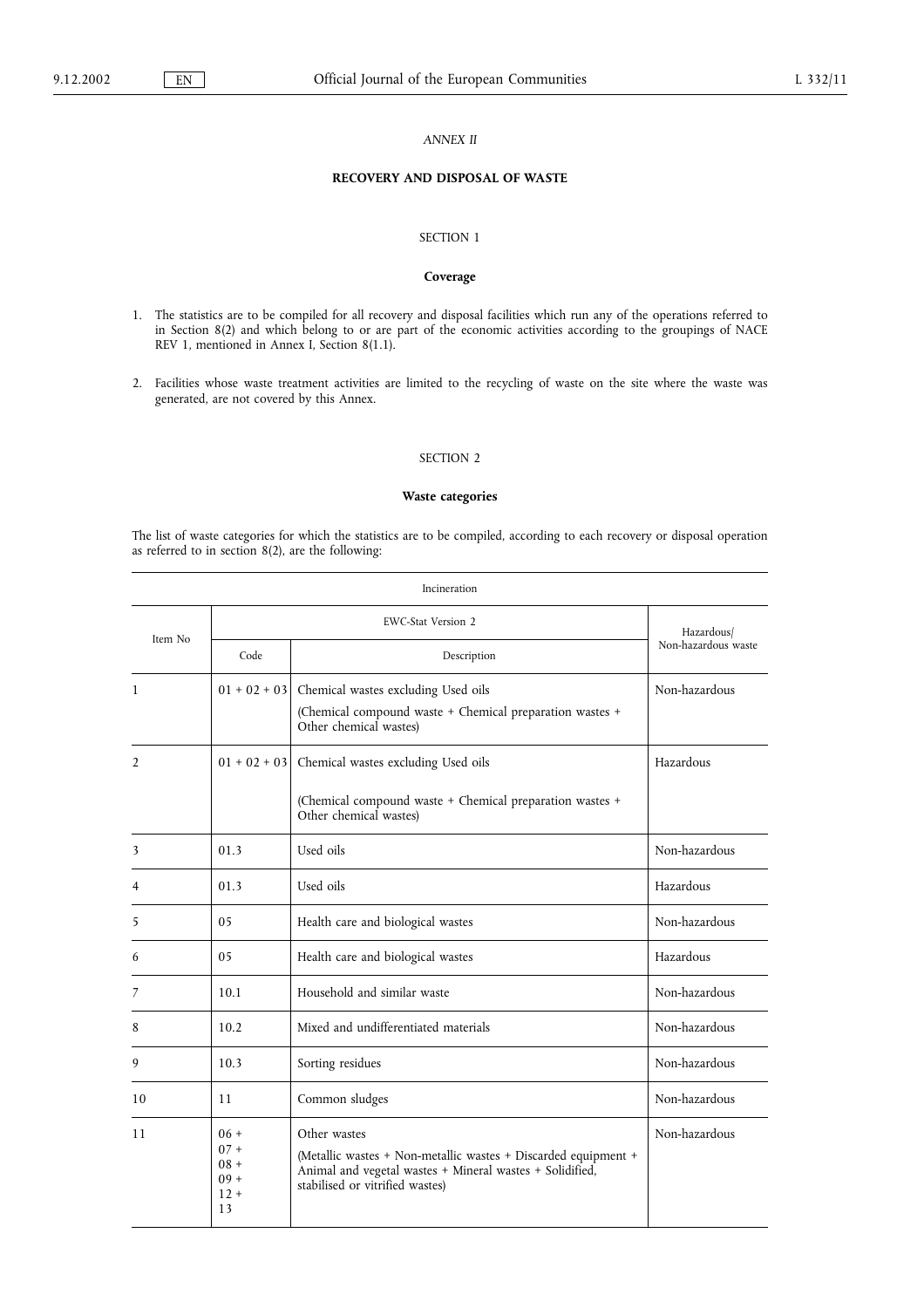| Incineration |                                                      |                                                                                                                                                                               |                     |  |
|--------------|------------------------------------------------------|-------------------------------------------------------------------------------------------------------------------------------------------------------------------------------|---------------------|--|
| Item No      |                                                      | Hazardous/                                                                                                                                                                    |                     |  |
|              | Code                                                 | Description                                                                                                                                                                   | Non-hazardous waste |  |
| 12           | $06 +$<br>$07 +$<br>$08 +$<br>$09 +$<br>$12 +$<br>13 | Other wastes<br>(Metallic wastes + Non-metallic wastes + Discarded equipment +<br>Animal and vegetal wastes + Mineral wastes + Solidified,<br>stabilised or vitrified wastes) | Hazardous           |  |

# Operations which may lead to recovery (excluding energy recovery)

|                |       | Hazardous/                                                                                                                               |                     |
|----------------|-------|------------------------------------------------------------------------------------------------------------------------------------------|---------------------|
| Item No        | Code  | Description                                                                                                                              | Non-hazardous waste |
| $\mathbf{1}$   | 01.3  | Used oils                                                                                                                                | Non-hazardous       |
| $\overline{2}$ | 01.3  | Used oils                                                                                                                                | Hazardous           |
| 3              | 06    | Metallic wastes                                                                                                                          | Non-hazardous       |
| $\overline{4}$ | 06    | Metallic wastes                                                                                                                          | Hazardous           |
| 5              | 07.1  | Glass wastes                                                                                                                             | Non-hazardous       |
| 6              | 07.2  | Paper and cardboard wastes                                                                                                               | Non-hazardous       |
| 7              | 07.3  | Rubber wastes                                                                                                                            | Non-hazardous       |
| 8              | 07.4  | Plastic wastes                                                                                                                           | Non-hazardous       |
| 9              | 07.5  | Wood wastes                                                                                                                              | Non-hazardous       |
| 10             | 07.6  | Textile wastes                                                                                                                           | Non-hazardous       |
| 11             | 07.6  | Textile wastes                                                                                                                           | Hazardous           |
| 12             | 09    | Animal and vegetal wastes<br>(excluding animal waste of food preparation and products; and<br>excluding animal faeces, urine and manure) | Non-hazardous       |
| 13             | 09.11 | Animal waste of food preparation and products                                                                                            | Non-hazardous       |
| 14             | 09.3  | Animal faeces, urine and manure                                                                                                          | Non-hazardous       |
| 15             | 12    | Mineral waste                                                                                                                            | Non-hazardous       |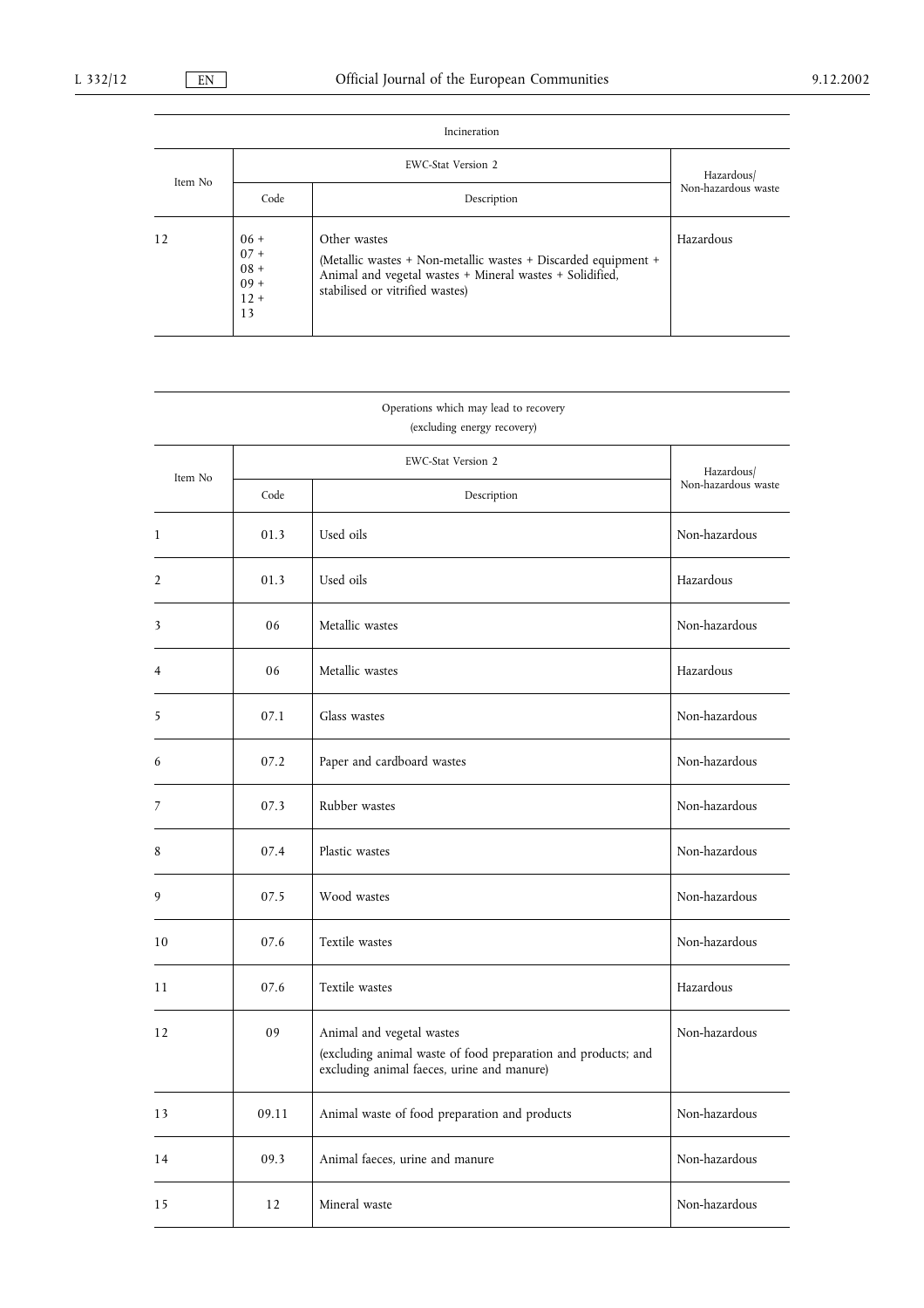# Operations which may lead to recovery (excluding energy recovery)

| Item No |                                                        | Hazardous/                                                                                                                                                                                                                                                                     |                     |
|---------|--------------------------------------------------------|--------------------------------------------------------------------------------------------------------------------------------------------------------------------------------------------------------------------------------------------------------------------------------|---------------------|
|         | Code                                                   | Description                                                                                                                                                                                                                                                                    | Non-hazardous waste |
| 16      | 12                                                     | Mineral waste                                                                                                                                                                                                                                                                  | Hazardous           |
| 17      | $01 + 02 +$<br>$03 + 05 +$<br>$08 + 10 +$<br>$11 + 13$ | Other Wastes, excluding Used oils<br>(Chemical compound wastes + Chemical preparation wastes +<br>Other chemical wastes + Health care and biological wastes +<br>Discarded equipment + Mixed ordinary wastes + Common<br>sludges + Solidified, stabilised or vitrified wastes) | Non-hazardous       |
| 18      | $01 + 02 +$<br>$03 + 05 +$<br>$08 + 10 +$<br>$11 + 13$ | Other Wastes, excluding Used oils<br>(Chemical compound wastes + Chemical preparation wastes +<br>Other chemical wastes + Health care and biological wastes +<br>Discarded equipment + Mixed ordinary wastes + Common<br>sludges + Solidified, stabilised or vitrified wastes) | Hazardous           |

| Disposal (other than incineration): |       |                                                                                                                                           |                     |  |  |
|-------------------------------------|-------|-------------------------------------------------------------------------------------------------------------------------------------------|---------------------|--|--|
| Item No                             |       | Hazardous/                                                                                                                                |                     |  |  |
|                                     | Code  | Description                                                                                                                               | Non-hazardous waste |  |  |
| $\mathbf{1}$                        |       | $01 + 02 + 03$ Chemical wastes, excluding Used oils<br>(Chemical compound waste + Chemical preparation wastes +<br>Other chemical wastes) | Non-hazardous       |  |  |
| $\overline{2}$                      |       | $01 + 02 + 03$ Chemical wastes, excluding Used oils<br>(Chemical compound waste + Chemical preparation wastes +<br>Other chemical wastes) | Hazardous           |  |  |
| 3                                   | 01.3  | Used oils                                                                                                                                 | Non-hazardous       |  |  |
| $\overline{4}$                      | 01.3  | Used oils                                                                                                                                 | Hazardous           |  |  |
| 5                                   | 09    | Animal and vegetal wastes<br>(excluding animal waste of food preparation and products; and<br>excluding animal faeces, urine and manure)  | Non-hazardous       |  |  |
| 6                                   | 09.11 | Animal waste of food preparation and products                                                                                             | Non-hazardous       |  |  |
| 7                                   | 09.3  | Animal faeces, urine and manure                                                                                                           | Non-hazardous       |  |  |
| 8                                   | 10.1  | Household and similar waste                                                                                                               | Non-hazardous       |  |  |
| 9                                   | 10.2  | Mixed and undifferentiated materials                                                                                                      | Non-hazardous       |  |  |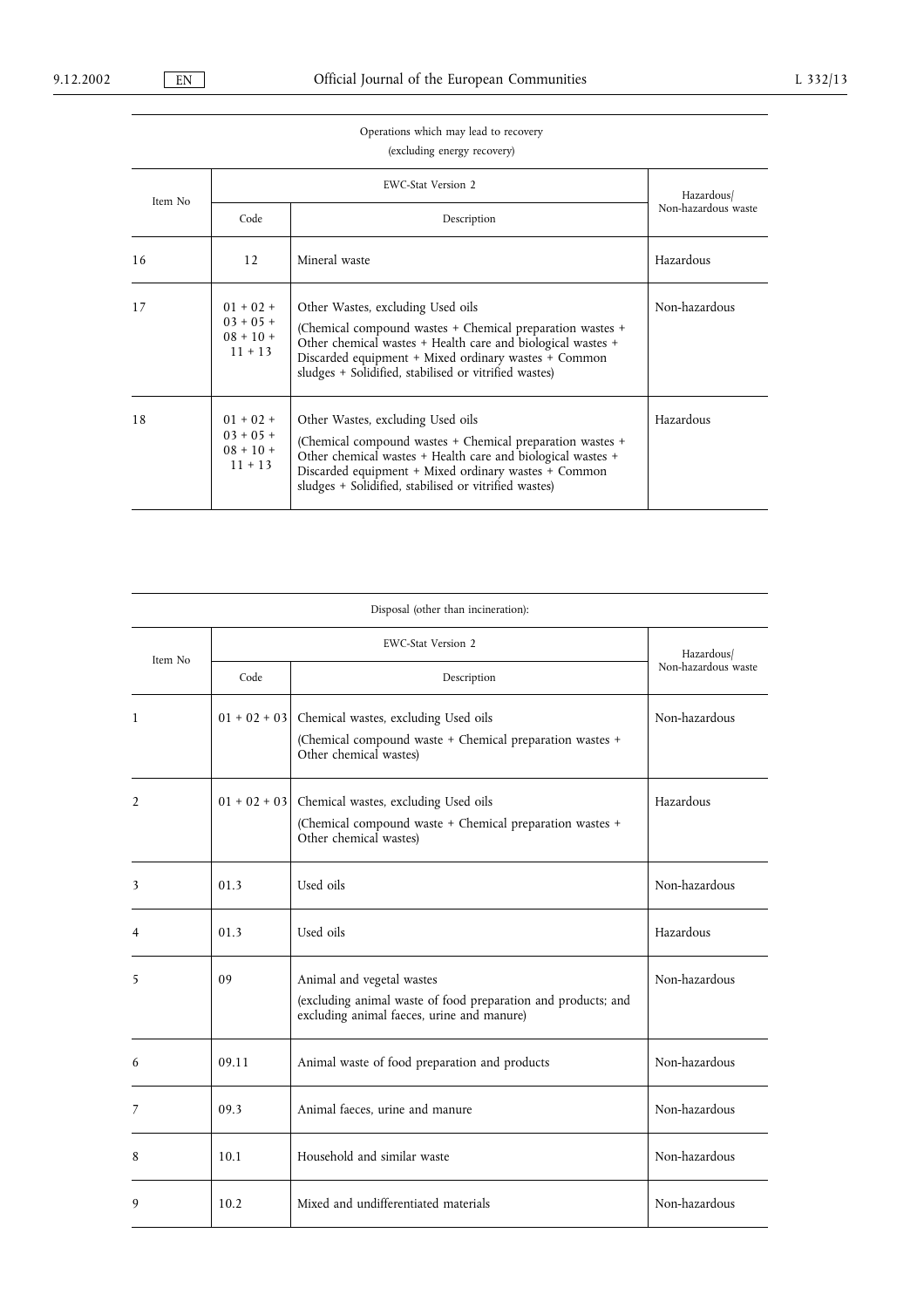|         |                               | Disposal (other than incineration):                                                                                                                                  |                                   |  |
|---------|-------------------------------|----------------------------------------------------------------------------------------------------------------------------------------------------------------------|-----------------------------------|--|
| Item No |                               | EWC-Stat Version 2                                                                                                                                                   |                                   |  |
|         | Code                          | Description                                                                                                                                                          | Hazardous/<br>Non-hazardous waste |  |
| 10      | 10.3                          | Sorting residues                                                                                                                                                     | Non-hazardous                     |  |
| 11      | 11                            | Common sludges                                                                                                                                                       | Non-hazardous                     |  |
| 12      | 12                            | Mineral wastes                                                                                                                                                       | Non-hazardous                     |  |
| 13      | 12                            | Mineral wastes                                                                                                                                                       | Hazardous                         |  |
| 14      | $05 + 06 +$<br>$07 + 08 + 13$ | Other wastes<br>(Health care and biological wastes + Metallic wastes +<br>Non-metallic wastes + Discarded equipment + Solidified,<br>stabilised or vitrified wastes) | Non-hazardous                     |  |
| 15      | $05 + 06 +$<br>$07 + 08 + 13$ | Other wastes<br>(Health care and biological wastes + Metallic wastes +<br>Non-metallic wastes + Discarded equipment + Solidified,<br>stabilised or vitrified wastes) | Hazardous                         |  |

## SECTION 3

#### Characteristics

The characteristics, for which the statistics are to be compiled on recovery and disposal operations, as referred to in Section 8(2) are set out in the table below.

| Number and capacity of recovery and disposal operations per region |                                                                                                                                                                                            |  |  |
|--------------------------------------------------------------------|--------------------------------------------------------------------------------------------------------------------------------------------------------------------------------------------|--|--|
| Item No                                                            | Description                                                                                                                                                                                |  |  |
|                                                                    | Number of operation facilities, NUTS 2 level                                                                                                                                               |  |  |
| $\mathfrak{D}$                                                     | Capacity in units according to the operations, NUTS 2 level                                                                                                                                |  |  |
|                                                                    | Waste treated per recovery and disposal operation, including import                                                                                                                        |  |  |
| 3                                                                  | Total quantities of waste treated, by the operation specific waste categories listed in Section 2,<br>excluding recycling of waste on the site where the waste was generated, NUTS 1 level |  |  |

# SECTION 4

# Reporting unit

The reporting unit to be used for all waste categories is 1 000 tonnes of (normal) wet waste. For the waste categories 'sludge' an additional figure for dry matter should be provided.

# SECTION 5

# First reference year and periodicity

1. The first reference year is the second calendar year following the entry into force of this Regulation.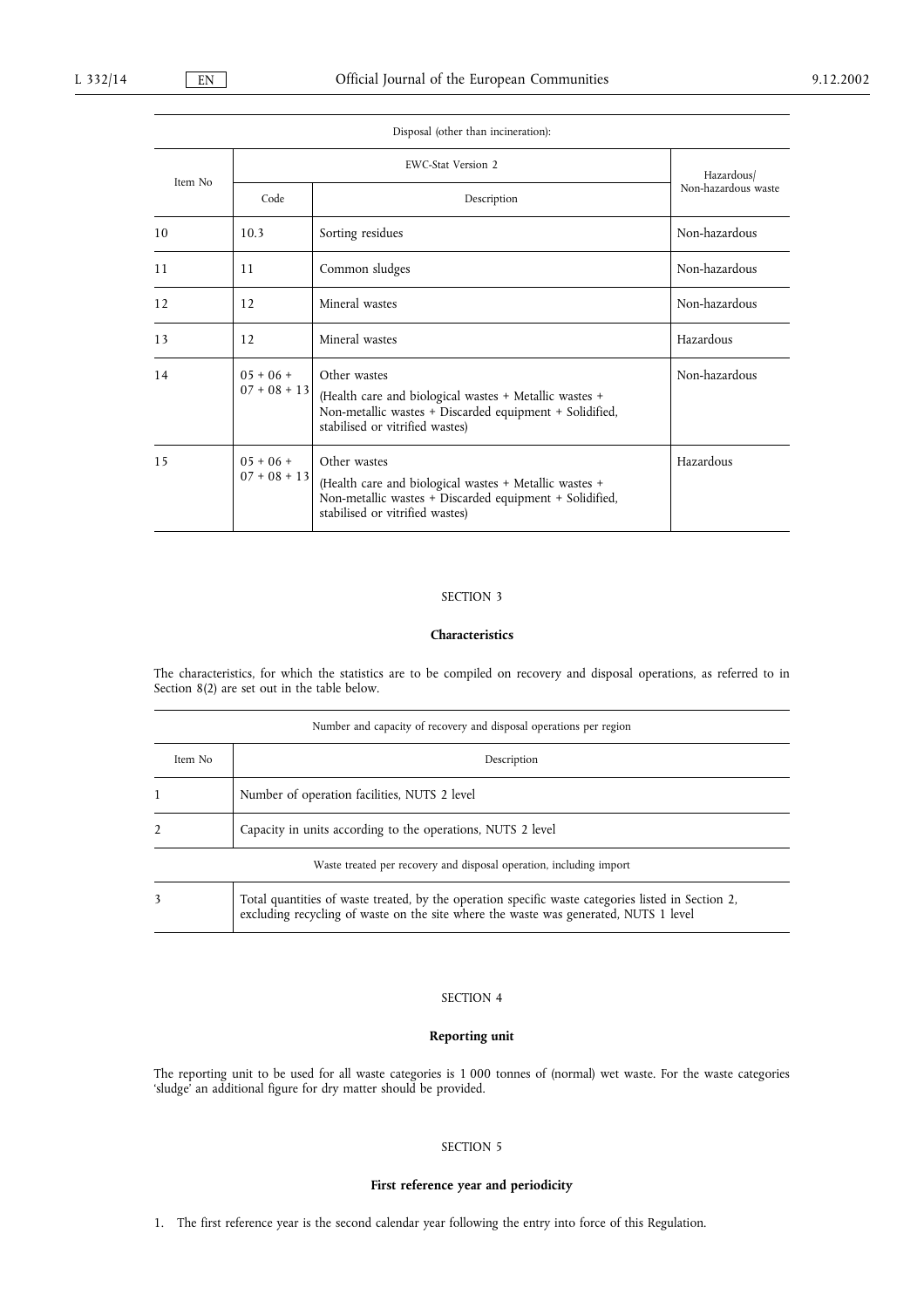2. Member States shall furnish data for every second year, after the first reference year, for the facilities which are referred to in Section 8(2).

# SECTION 6

#### Transmission of results to Eurostat

The results are to be transmitted within 18 months of the end of the reference year.

#### SECTION 7

# Report on the coverage and quality of statistics

- 1. For the characteristics listed in Section 3, and for each item amongst the types of operations listed in Section 8(2) Member States will indicate the percentage to which the compiled statistics represent the universe of waste of the respective item. The minimum requirement for the coverage will be defined in accordance with the procedure referred to in Article 7(2) of this Regulation.
- 2. For the characteristics listed in Section 3 Member States will submit a quality report, indicating the degree of precision of the collected data.
- 3. The Commission will include the coverage and quality reports in the report provided for in Article 8 of this Regulation.

# SECTION 8

#### Production of results

- 1. The results are to be compiled for each item amongst the types of operations listed in Section 8(2), according to the characteristics as referred to in Section 3.
- 2. List of Recovery and Disposal Operations; the codes refer to the codes in the Annexes to Directive 75/442/EEC:

| Item No | Code            | Types of recovery and disposal operations                                                                                                             |
|---------|-----------------|-------------------------------------------------------------------------------------------------------------------------------------------------------|
|         |                 | Incineration                                                                                                                                          |
| 1       | R1              | Use principally as a fuel or other means to generate energy                                                                                           |
| 2       | D10             | Incineration on land                                                                                                                                  |
|         |                 | Operations which may lead to recovery (excluding energy recovery)                                                                                     |
| 3       | $R2 +$          | Solvent reclamation/regeneration                                                                                                                      |
|         | $R3 +$          | Recycling/reclamation of organic substances which are not used as<br>solvents (including composting and other biological transformation<br>processes) |
|         | $R4 +$          | Recycling/reclamation of metals and metal compounds                                                                                                   |
|         | $R5+$           | Recycling/reclamation of other inorganic materials                                                                                                    |
|         | $R6 +$          | Regeneration of acids or bases                                                                                                                        |
|         | $R7 +$          | Recovery of components used for pollution abatement                                                                                                   |
|         | $R8 +$          | Recovery of components from catalysts                                                                                                                 |
|         | $R9+$           | Oil refining or other reuses of oil                                                                                                                   |
|         | $R10 +$         | Land treatment resulting in benefit to agriculture or ecological<br>improvement                                                                       |
|         | R <sub>11</sub> | Use of wastes obtained from any of the operations numbered R1 to<br>R <sub>10</sub>                                                                   |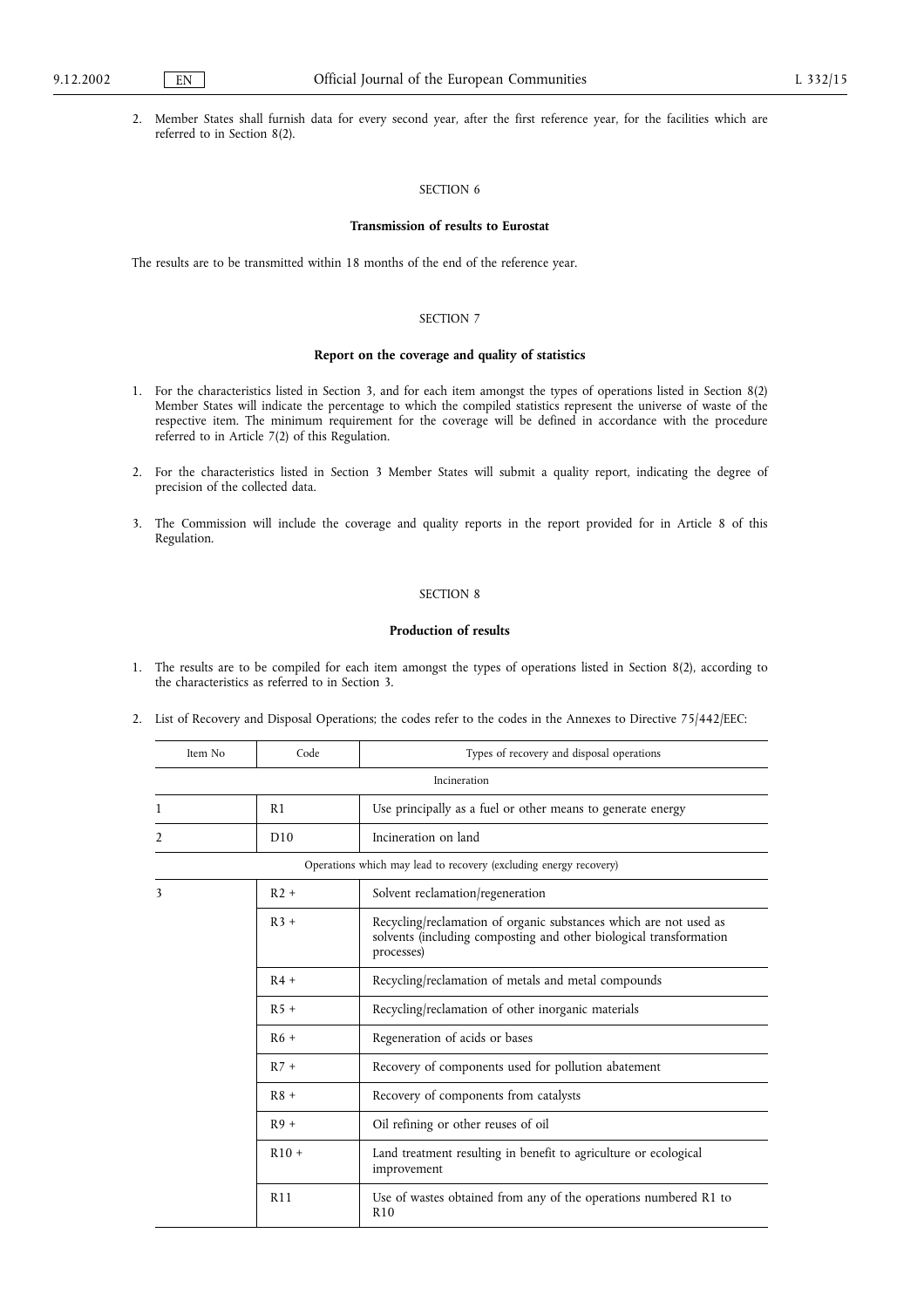| Item No             | Code   | Types of recovery and disposal operations                                                                                                         |  |  |
|---------------------|--------|---------------------------------------------------------------------------------------------------------------------------------------------------|--|--|
| Disposal operations |        |                                                                                                                                                   |  |  |
| 4                   | $D1 +$ | Deposit into or onto land (e.g. landfill etc.)                                                                                                    |  |  |
|                     | $D3 +$ | Deep injection (e.g. injection of pumpable discards into wells, salt<br>domes or naturally occurring repositories etc.)                           |  |  |
|                     | $D4 +$ | Surface impoundment (e.g. placement of liquid or sludge discards into<br>pits, pounds or lagoons etc.)                                            |  |  |
|                     | $D5+$  | Special engineered landfill (e.g. placement into lined discrete cells which<br>are capped and isolated from one another and the environment etc.) |  |  |
|                     | D12    | Permanent storage (e.g. emplacement of containers in a mine etc.)                                                                                 |  |  |
| 5                   | $D2 +$ | Land treatment (e.g. biodegradation of liquid or sludgy discards in soils<br>$etc.$ )                                                             |  |  |
|                     | $D6 +$ | Release into a water body except seas/oceans                                                                                                      |  |  |
|                     | D7     | Release into seas/oceans including sea-bed insertion                                                                                              |  |  |

- 3. The Commission will draw up a programme for pilot studies, to be carried out on a voluntary basis by Member States. The pilot studies will aim to assess the relevance and feasibility of obtaining data on the amounts of waste conditioned by preparatory operations, as defined in Annexes II.A and II.B of Directive 75/442/EEC. The Commission will finance up to 100 % of the costs for conducting these pilot studies. On the basis of the conclusions of these pilot studies, the Commission will adopt the necessary implementation measures in accordance with the procedure referred to in Article 7(2) of this Regulation.
- 4. Statistical units are local units or kind-of-activity units, as defined in Regulation (EEC) No 696/93, according to each Member State's statistical system.

In the quality report, to be produced under Section 7, a description of how the chosen statistical unit affects the groupings of NACE REV 1 data distribution should be included.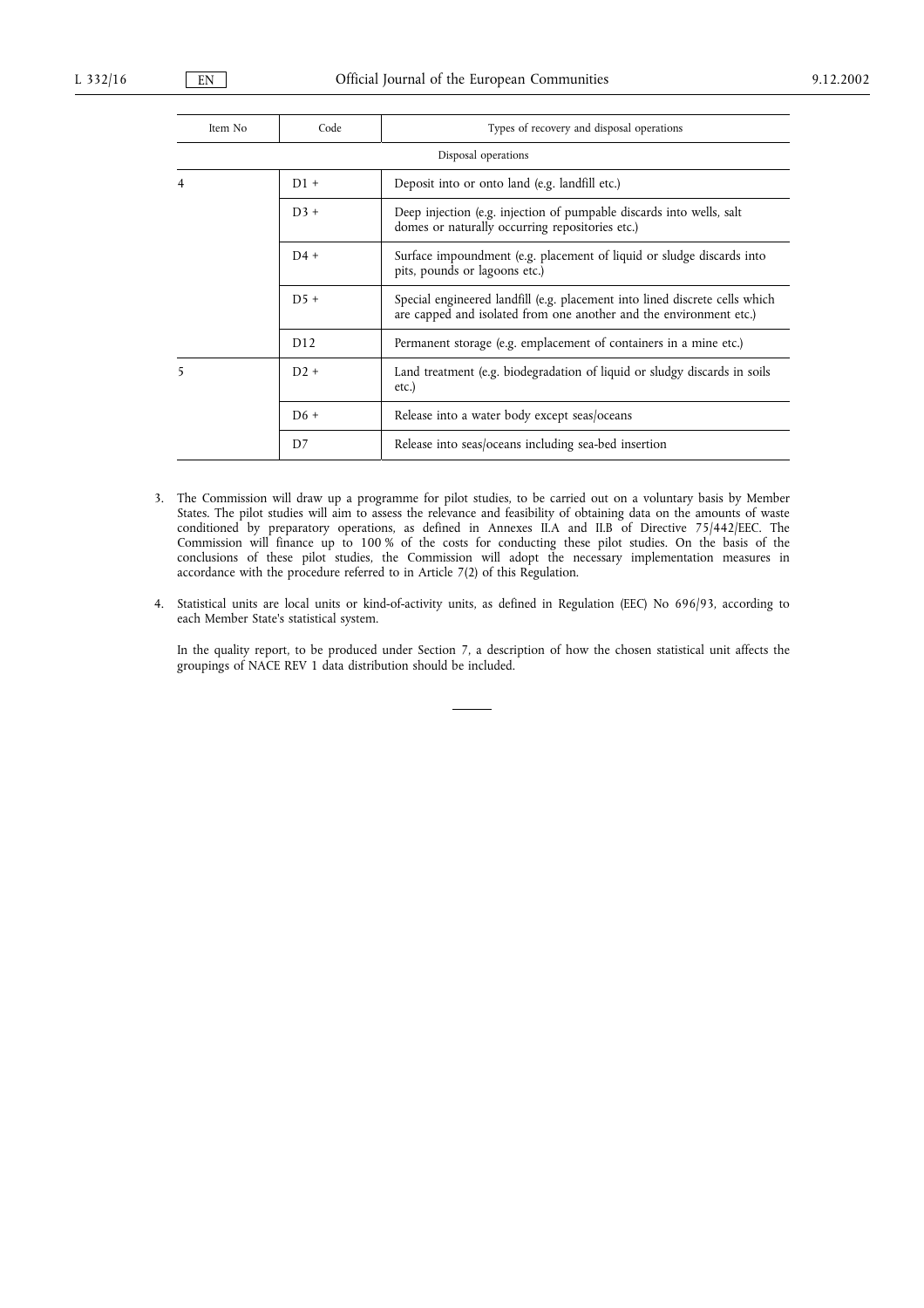## ANNEX III

# WASTE STATISTICAL NOMENCLATURE

#### as referred to in Annex I, Section 2(1) and Annex II, Section 2 EWC-Stat REV 2 (mainly substance oriented waste statistical nomenclature)

# 01 compound wastes

- 01.1 Spent solvents
	- 01.11 Halogenated spent solvents
		- 1 Hazardous

aqueous solvent mixes containing halogens

chlorofluorocarbons

degreasing wastes containing solvents without a liquid phase

halogenated solvents and solvent mixes

organic halogenated solvents, washing liquids and mother liquors

other halogenated solvents

other halogenated solvents and solvent mixes

sludges containing halogenated solvents

sludges or solid wastes containing halogenated solvents

- 01.12 Non halogenated spent solvents
	- 0 Non-hazardous

wastes from solvent extraction

1 Hazardous

aqueous solvent mixes free of halogens

other organic solvents, washing liquids and mother liquors

other solvents and solvent mixes

sludges containing other solvents

sludges or solid wastes containing other solvents

sludges or solid wastes free of halogenated solvents

solvent mixes or organic liquids free of halogenated solvents

solvents

solvents and solvent mixes free of halogenated solvents

# 01.2 Acid, alkaline or saline wastes

- 01.21 Acid wastes
	- 0 Non-hazardous

cyanide-free wastes not containing chromium

acids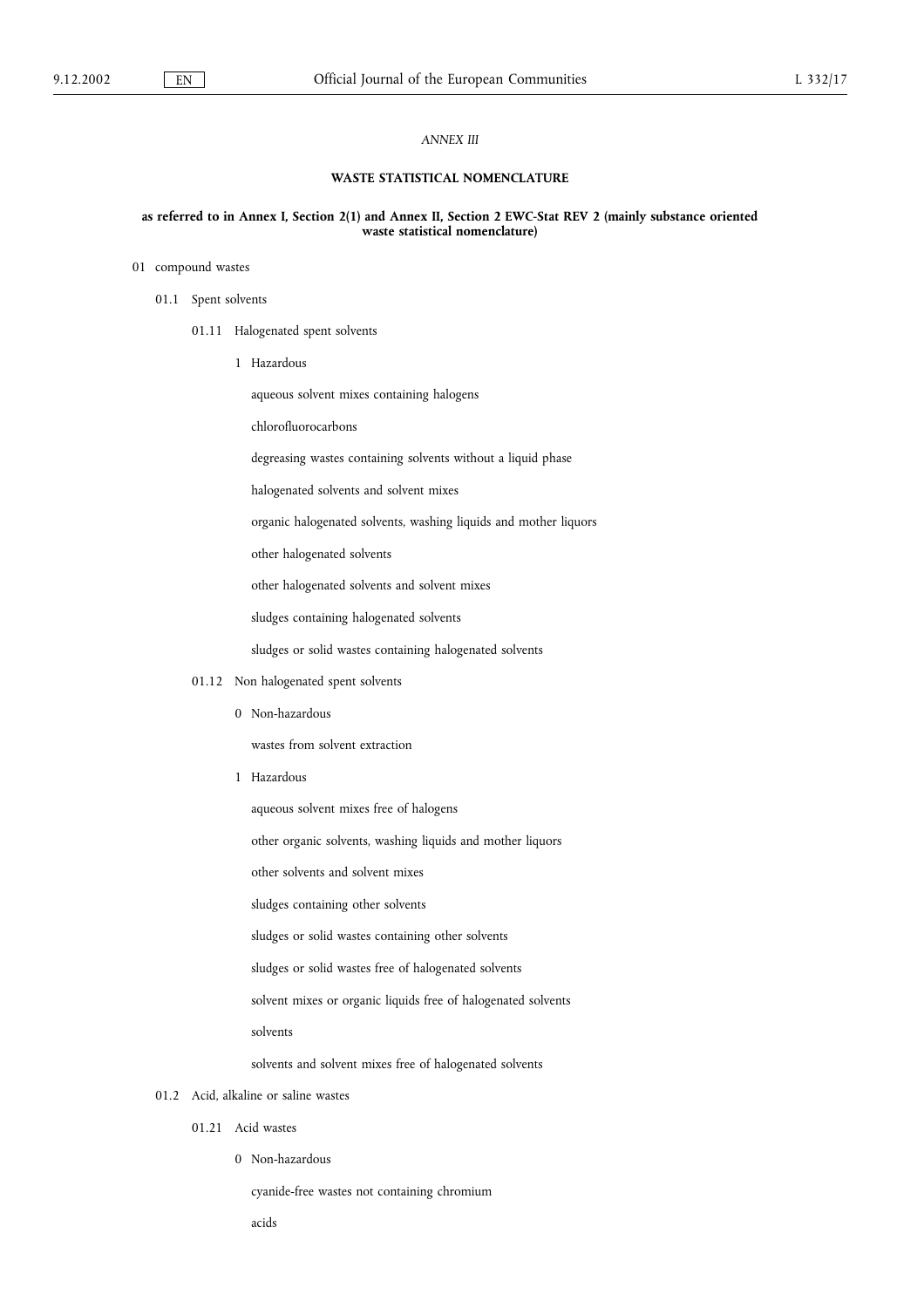- 1 Hazardous
	- acidic pickling solutions
	- acids not otherwise specified
	- bleach solutions and bleach fixer solutions
	- cyanide-free wastes containing chromium
	- electrolyte from batteries and accumulators
	- fixer solutions
	- hydrochloric acid
	- nitric acid and nitrous acid
	- phosphoric and phosphorous acid
	- sulphuric acid
	- sulphuric acid and sulphurous acid
	- waste not otherwise specified
- 01.22 Alkaline wastes
	- 0 Non-hazardous
		- alkalines
	- 1 Hazardous

alkalis not otherwise specified

ammonia

- calcium hydroxide
- cyanidic (alkaline) wastes containing heavy metals other than chromium
- cyanidic (alkaline) wastes which do not contain heavy metals
- metal hydroxide sludges and other sludges from metal insolubilisation treatment

soda

- solvent based developer solutions
- wastes containing cyanide
- wastes not otherwise specified
- water based developer and activator solutions
- water based offset plate developer solutions

# 01.23 Saline solutions

0 Non-hazardous

saline solutions containing sulphates, sulphites or sulphides saline solutions containing chlorides, fluorides and halides saline solutions containing phosphates and related solid salts saline solutions containing nitrates and related compounds

- 1 Hazardous
	- waste from electrolytic refining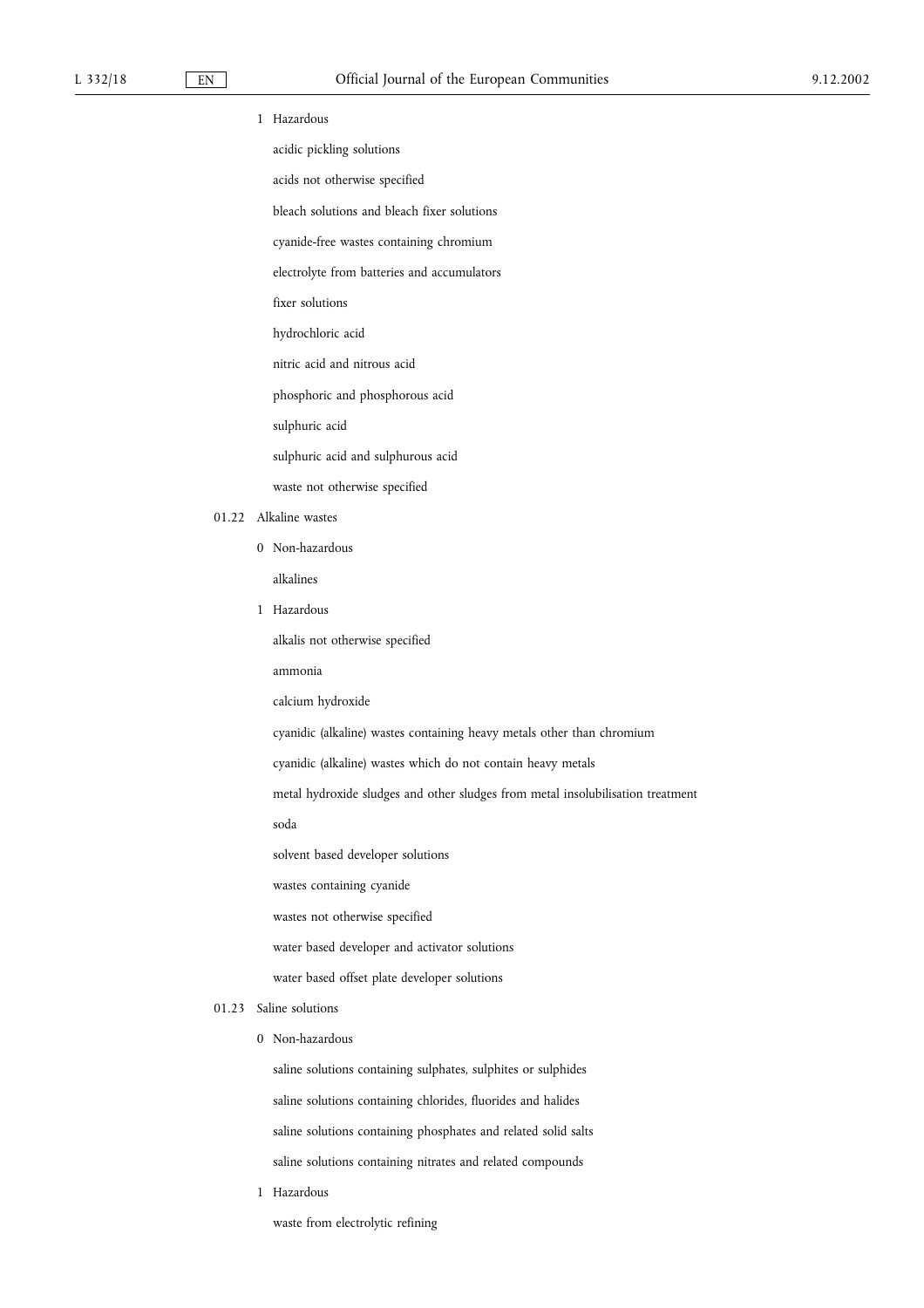01.24 Other saline wastes 0 Non-hazardous barite-containing drilling muds and wastes carbonates chloride-containing drilling muds and wastes metallic oxides phosphates and related solid salts salts and solutions containing organic compounds sludges from copper hydrometallurgy solid salts containing ammonium solid salts containing chlorides, fluorides and other halogenated solid salts solid salts containing nitrides (nitrometallic) solid salts containing sulphates, sulphites or sulphides waste containing sulphur waste from potash and rock salt processing wastes not otherwise specified 1 Hazardous metallic salts other wastes phosphatizing sludges salt slags from secondary smelting salts and solutions containing cyanides sludges from zinc hydrometallurgy (including jarosite, goethite) waste from treatment of salt slags and black drosses treatment wastes containing arsenic wastes containing mercury wastes containing other heavy metals 01.3 Used oils 01.31 Used motor oils 1 Hazardous chlorinated engine, gear and lubricating oils non-chlorinated engine, gear and lubricating oils other engine, gear and lubricating oils 01.32 Other used oils

0 Non-hazardous

oil-containing drilling muds and wastes

desalted sludges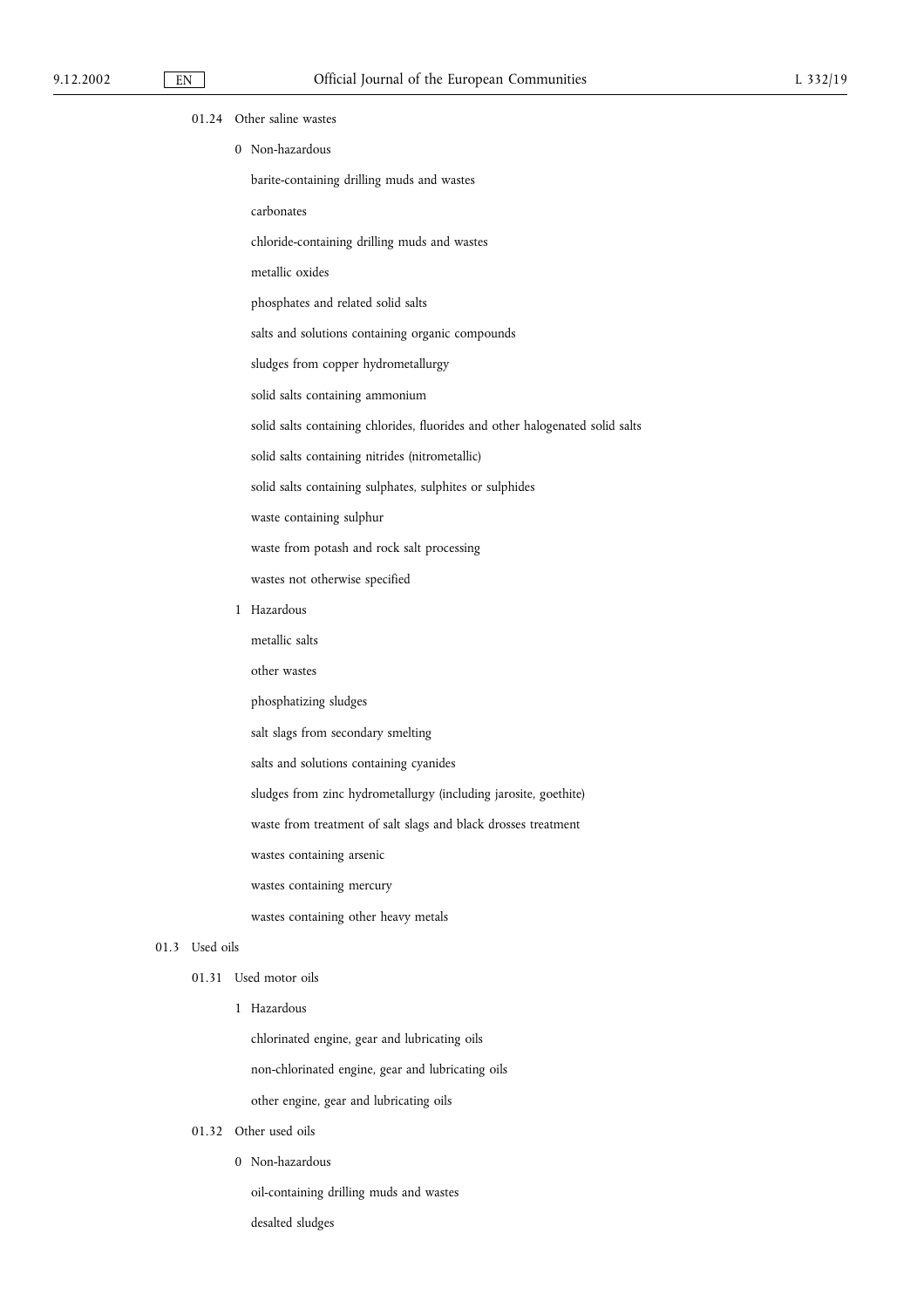sludges from plant, equipment and maintenance operations

sludges from grinding, honing and lapping

polishing sludges

wastes not otherwise specified

1 Hazardous

acid alkyl sludges

brake fluids

chlorinated emulsions

hydraulic oils containing only mineral oil

hydraulic oils, containing PCBs or PCTs

insulating or heat transmission oils and other liquids containing PCBs or PCTs

machining sludges

mineral insulating and heat transmission oils

non chlorinated emulsions

non chlorinated hydraulic oils (not emulsions)

non-chlorinated insulating and heat transmission oils and other liquids

oil waste not otherwise specified

other chlorinated hydraulic oils (not emulsions)

other chlorinated insulating and heat transmission oils and other liquids

other hydraulic oils

spent waxes and fats

synthetic insulating and heat transmission oils and other liquids

synthetic machining oils

tank bottom sludges

waste machining emulsions containing halogens

waste machining emulsions free of halogens

waste machining oils containing halogens (not emulsioned)

waste machining oils free of halogens (not emulsioned)

#### 01.4 Spent chemical catalysts

- 01.41 Spent chemical catalysts
	- 0 Non-hazardous

other spent catalysts

spent catalysts containing precious metals

spent catalysts e.g. from NOx removal

spent catalysts e.g. from removal of NOx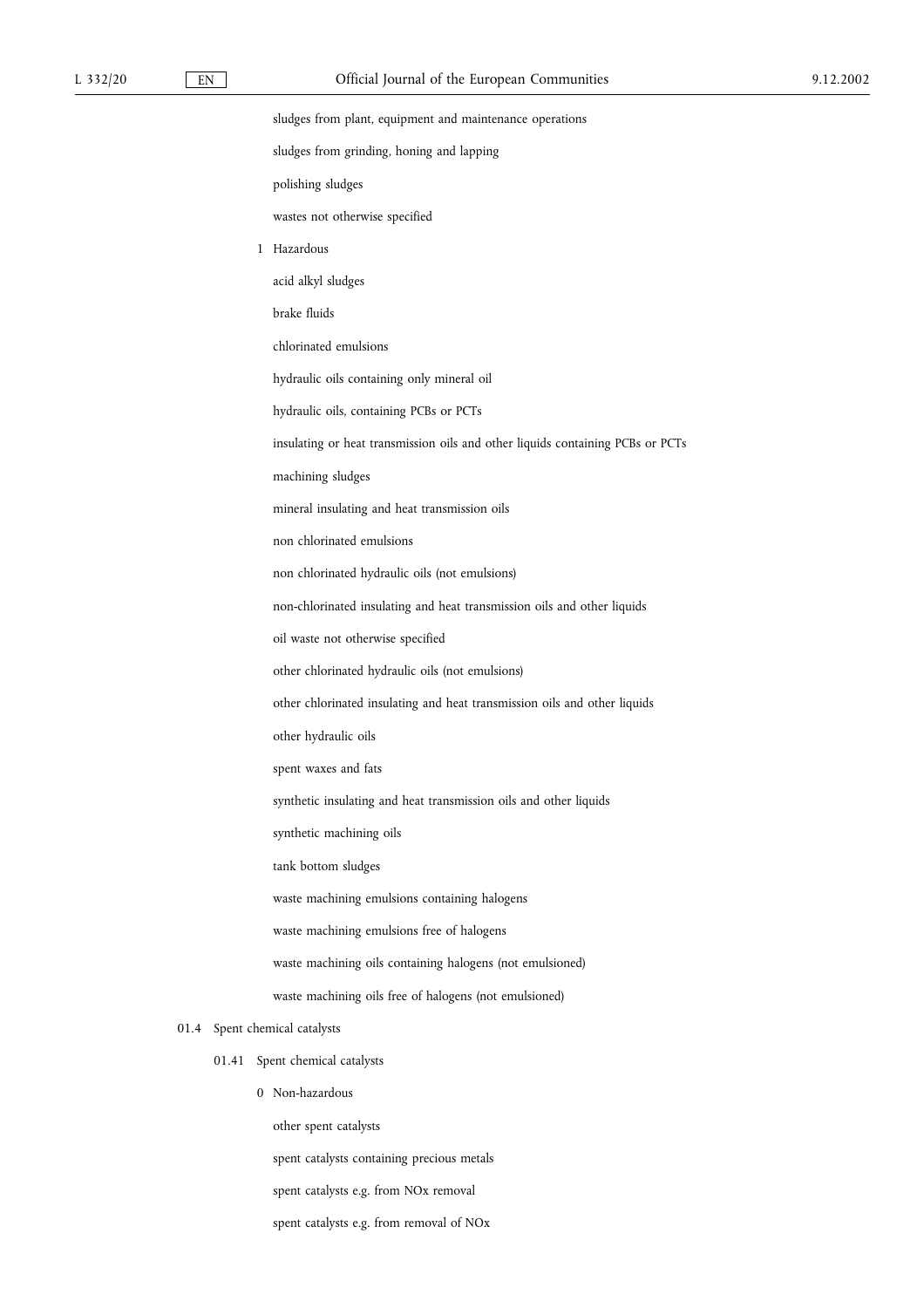|  | 02 Chemical preparation wastes |
|--|--------------------------------|
|--|--------------------------------|

- 02.1 Off-specification chemical wastes
	- 02.11 Agrochemical product wastes
		- 1 Hazardous

agrochemical wastes

inorganic pesticides, biocides and wood preserving agents

pesticides

- 02.12 Unused medicines
	- 0 Non-hazardous

discarded chemicals and medicines

medicines

# 02.13 Paints, varnish, inks and adhesive wastes

- 0 Non-hazardous
	- aqueous liquid waste containing ink
	- aqueous liquid wastes containing adhesives and sealants
	- aqueous sludges containing adhesives and sealants
	- aqueous sludges containing ink
	- aqueous sludges containing paint or varnish
	- aqueous suspensions containing paint or varnish
	- dried ink
	- dye stuffs and pigments
	- hardened adhesives and sealants
	- hardened paints and varnishes
	- powder paints
	- waste coating powders
	- waste from paint or varnish removal
	- waste from water-based ink
	- waste from water-based paints and varnishes
	- waste printing toner (including cartridges)
	- wastes from water-based adhesives and sealants
	- wastes not otherwise specified
- 1 Hazardous

adhesives and sealants sludges containing halogenated solvents adhesives and sealants sludges free of halogenated solvents ink sludges containing halogenated solvents ink sludges free of halogenated solvents paint, inks, adhesives and resins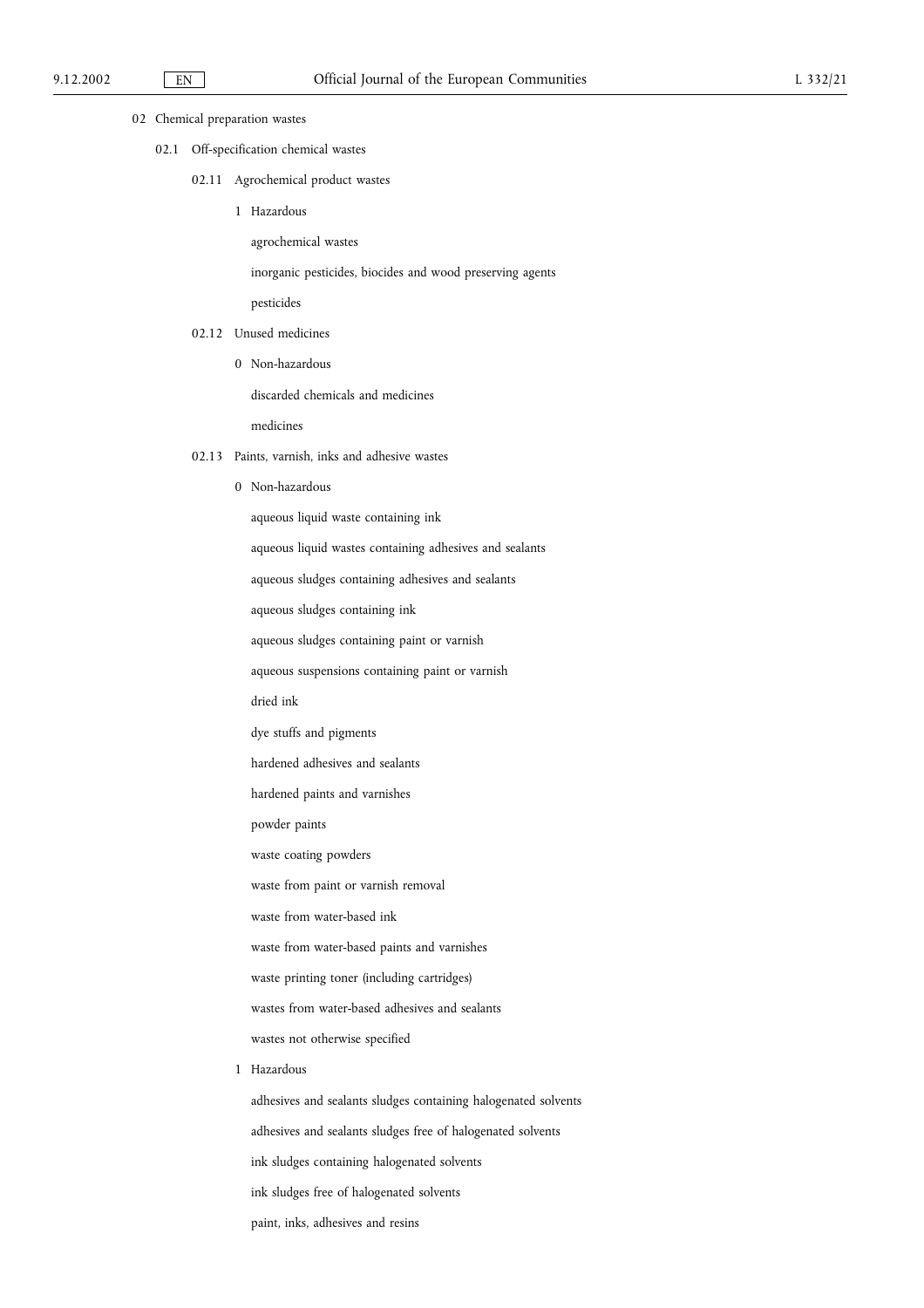# L 332/22 EN Official Journal of the European Communities 9.12.2002

sludges from paint or varnish removal containing halogenated solvents sludges from paint or varnish removal free of halogenated solvents waste adhesives and sealants containing halogenated solvents waste adhesives and sealants free of halogenated solvents waste ink containing halogenated solvents waste ink free of halogenated solvents waste paints and varnish containing halogenated solvents waste paints and varnish free of halogenated solvents 02.14 Other chemical preparation wastes 0 Non-hazardous aerosols bleaching sludges from hypochlorite and chlorine processes bleaching sludges from other bleaching processes detergents industrial gases in high pressure cylinders, LPG containers and industrial aerosol containers (including halons) photographic film and paper containing silver or silver compounds waste from chemical treatment waste from nitrogen chemical processes and fertiliser manufacture wastes from preserving agents wastes from production of silicon and silicon derivatives wastes not otherwise specified 1 Hazardous non-halogenated organic wood preservatives organochlorinated wood preservatives organometallic wood preservatives inorganic wood preservatives sludges containing mercury discarded chemicals photo chemicals

02.2 Unused explosives

- 02.21 Waste explosives and pyrotechnical products
	- 1 Hazardous

fireworks waste

other waste explosives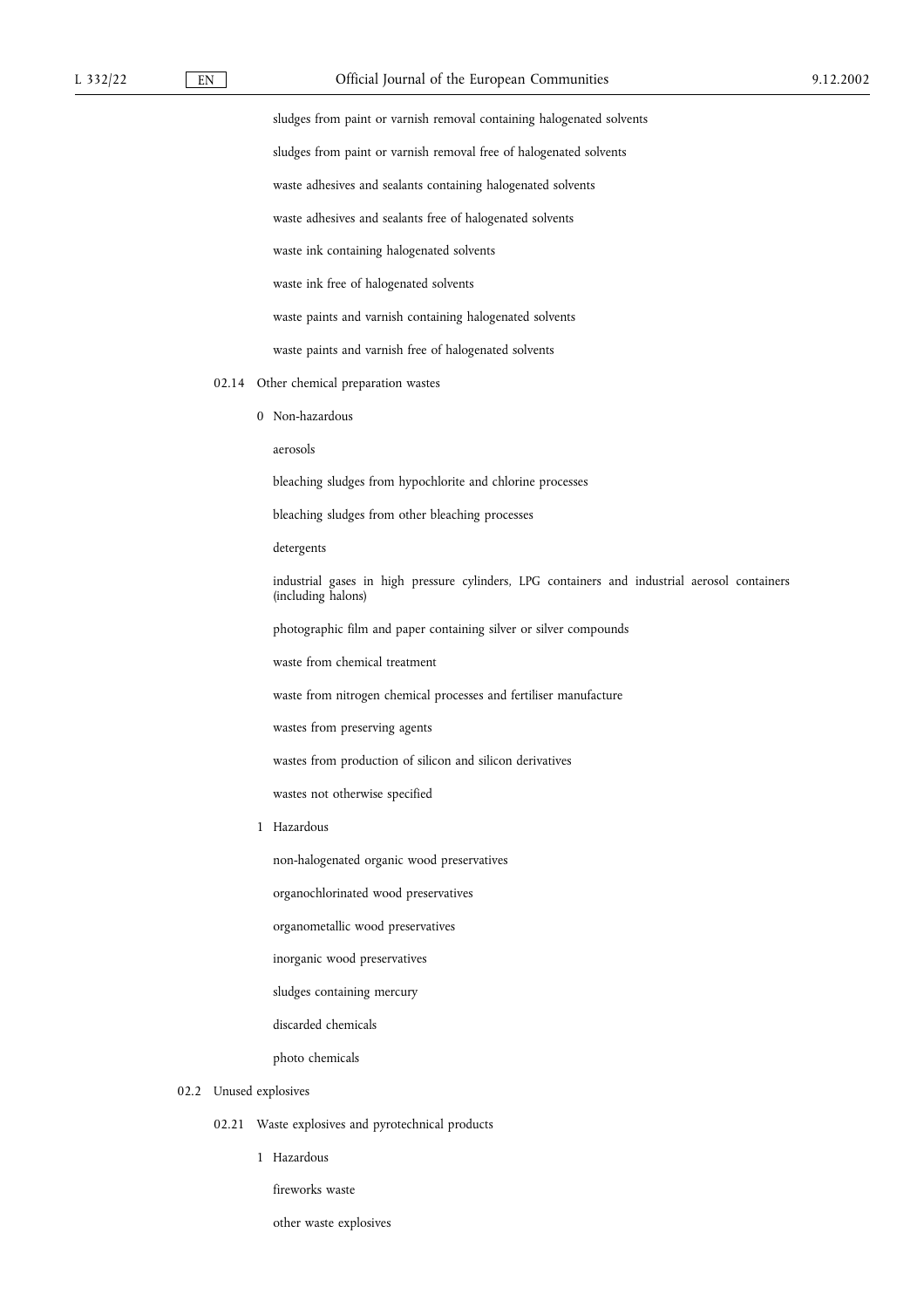02.22 Waste ammunition

1 Hazardous

waste ammunition

#### 02.3 Mixed chemical wastes

- 02.31 Minor mixed chemical wastes
	- 0 Non-hazardous

other waste containing inorganic chemicals, e.g. lab chemicals not otherwise specified, fire extinguishing powders

other waste containing organic chemicals, e.g. lab chemicals not otherwise specified

- 02.32 Chemical wastes mixed for treatment
	- 0 Non-hazardous

premixed wastes for final disposal

02.33 Packaging polluted by hazardous substances

#### 03 Other chemical wastes

- 03.1 Chemical deposits and residues
	- 03.11 Tars and carbonaceous wastes
		- 0 Non-hazardous

asphalt

wastes not otherwise specified

carbon black

anode scraps

wastes from the production of anodes for aqueous electrolytical processes

1 Hazardous

acid tars

other tars

tars and other carbon-containing wastes from anode manufacture

#### 03.12 Oils/water emulsions sludges

- 1 Hazardous
	- bilge oils from inland navigation
	- bilge oils from jetty sewers
	- desalter sludges or emulsions
	- interceptor sludges
	- oil/water separator sludges
	- oil/water separator solids
	- other emulsions

waste from marine transport tank cleaning, containing chemicals

waste from railway and road transport tank cleaning, containing chemicals

waste from storage tank cleaning, containing chemicals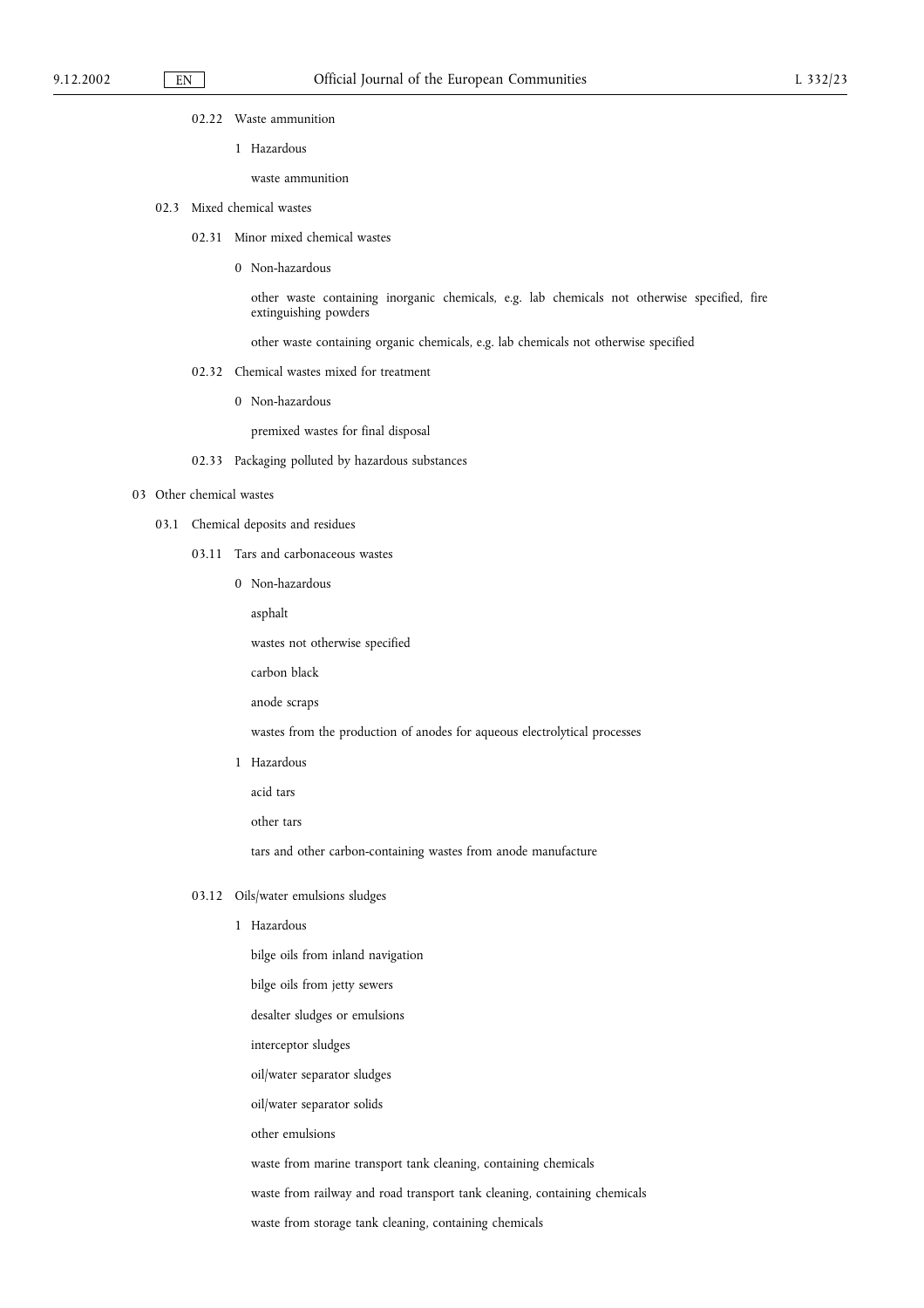- 03.13 Chemical reaction residues
	- 0 Non-hazardous

dregs and green liquor sludge (from black liquor treatment) tanning liquor containing chromium

tanning liquor free of chromium

wastes not otherwise specified

1 Hazardous

aqueous washing liquids and mother liquors

halogenated still bottoms and reaction residues

non-vitrified solid phase

other still bottoms and reaction residues

- 03.14 Spent filtration and absorbent materials
	- 0 Non-hazardous

sludges from decarbonation

spent activated carbon

saturated or spent ion exchange resins

solutions and sludges from regeneration of ion exchangers

1 Hazardous

activated carbon from chlorine production

filter cake from gas treatment

halogenated filter cakes, spent absorbents

other filter cakes, spent absorbents

saturated or spent ion exchange resins

solutions and sludges from regeneration of ion exchangers

spent activated carbon

spent filter clays

# 03.2 Industrial effluent sludges

- 03.21 Sludges from industrial processes and effluent treatment
	- 0 Non-hazardous

anaerobic treatment sludges of animal and vegetal wastes

anaerobic treatment sludges of municipal and similar wastes

de-inking sludges from paper recycling

landfill leachate

sludges containing chromium

sludges free of chromium

sludges from on site effluent treatment

sludges not otherwise specified

wastes not otherwise specified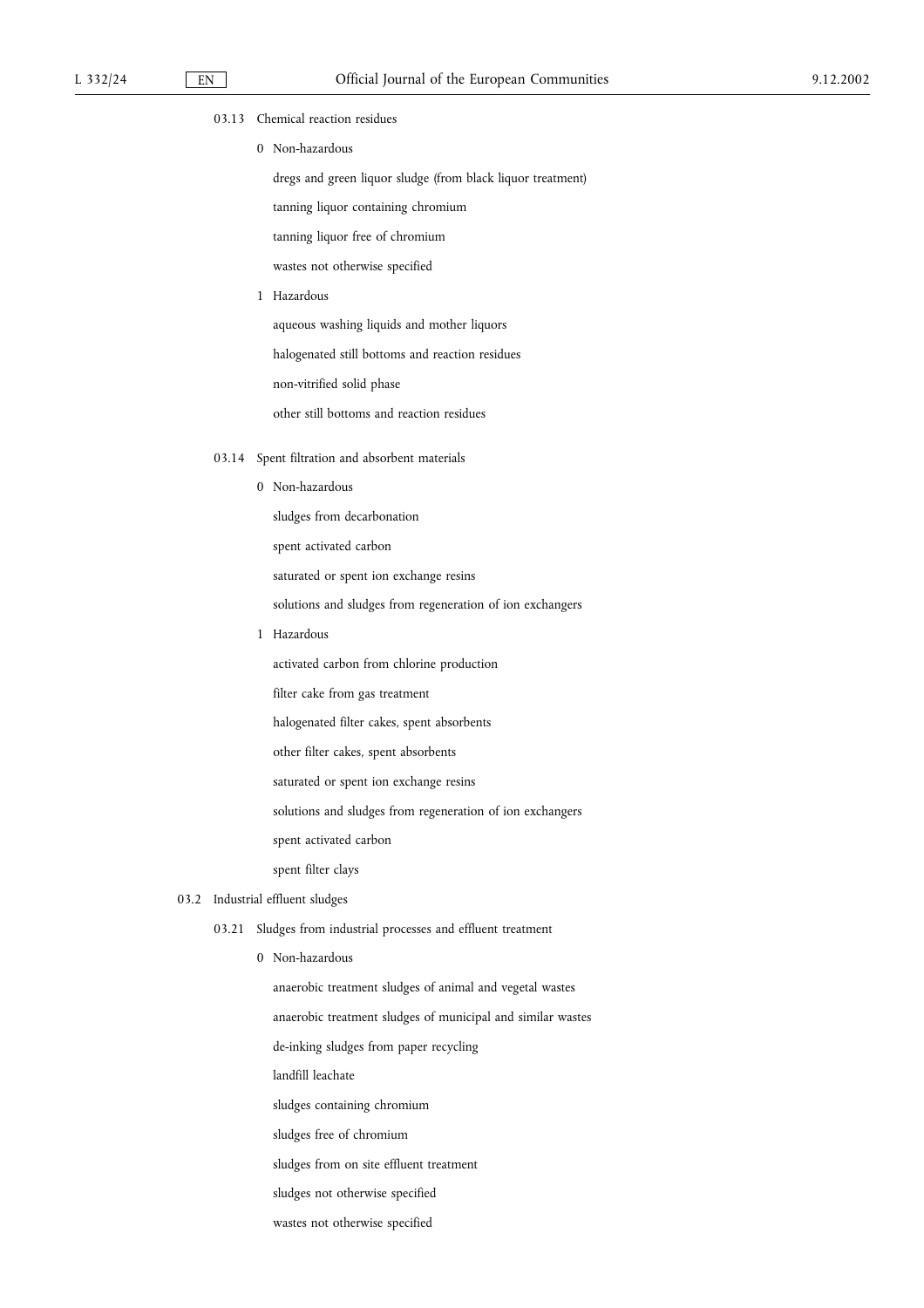- 03.22 Sludges containing hydrocarbons
	- 0 Non-hazardous
		- wastes not otherwise specified
	- 1 Hazardous
		- aqueous liquid waste from oil regeneration
		- aqueous washing liquids
		- steam degreasing wastes
		- waste from marine transport tank cleaning, containing oil

waste from railway and road transport tank cleaning containing oil

- waste from storage tank cleaning, containing oil
- grease and oil mixture from oil/waste water separation

#### 04 Radioactive wastes

- 04.1 Nuclear waste
	- 04.11 Nuclear wastes
- 04.2 Spent ionising sources
	- 04.21 Spent ionising sources
- 04.3 Equipment and products contaminated by radioactivity
	- 04.31 Equipment and products contaminated by radioactivity
- 04.4 Soils contaminated by radioactivity
	- 04.41 Soils contaminated by radioactivity

# 05 Health care and biological wastes

- 05.1 Infectious health care wastes
	- 05.11 Human infectious health care wastes
		- 0 Non-hazardous

body parts and organs including blood bags and blood preserves

1 Hazardous

other wastes whose collection and disposal is subject to special requirements in view of the prevention of infection

- 05.12 Animal infectious health care wastes
	- 0 Non-hazardous

sharps

- 05.2 Non-infectious health care wastes
	- 05.21 Non-infectious human health care wastes
	- 05.22 Non-infectious animal health care wastes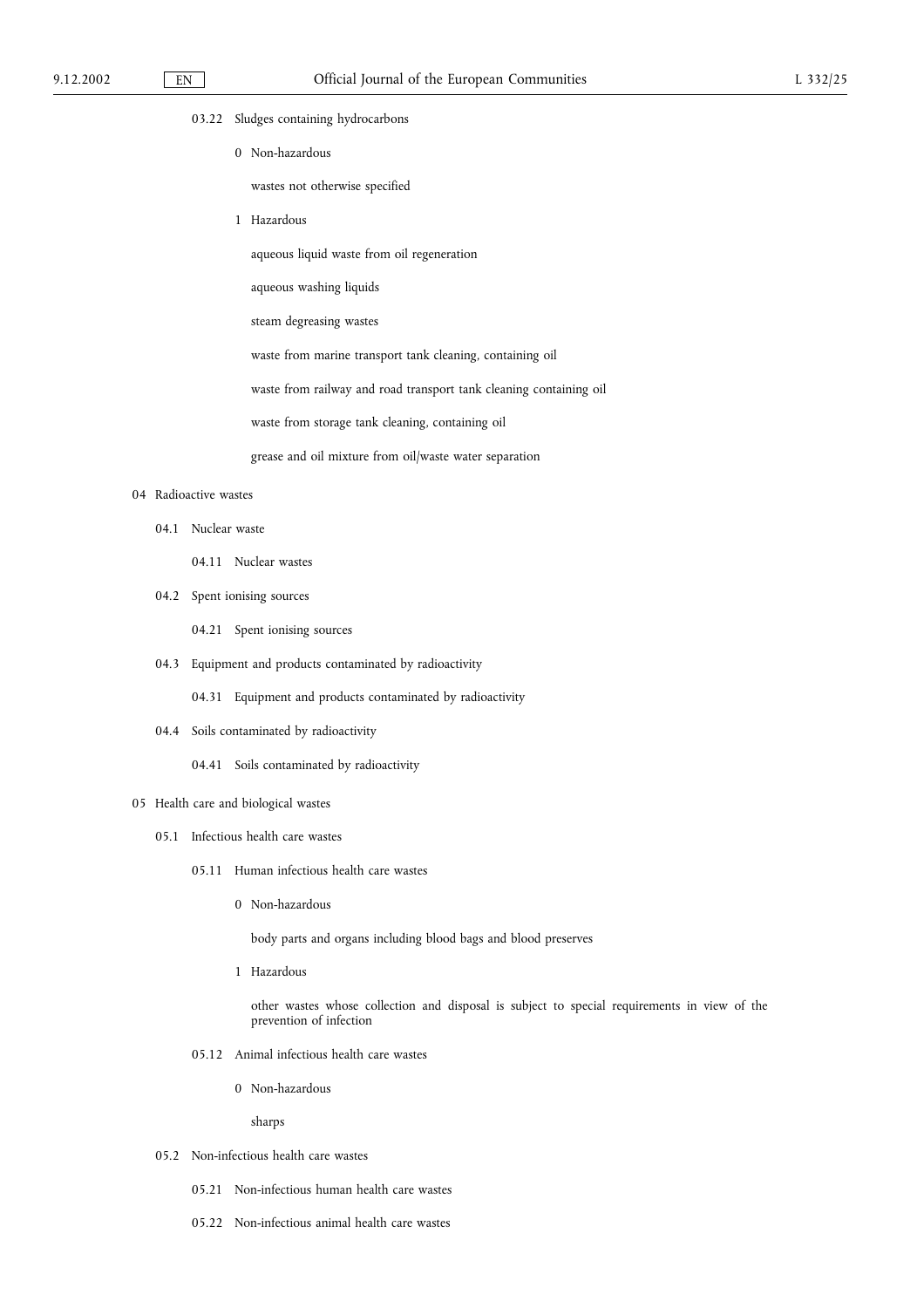# 05.3 Genetic engineering wastes

- 05.31 Genetic engineering wastes
	- 1 Hazardous

other wastes whose collection and disposal is subject to special requirements in view of the prevention of infection

# 06 Metallic wastes

- 06.1 Ferrous metal waste and scrap
	- 06.11 Ferrous metal waste and scrap
		- 0 Non-hazardous

discarded moulds

ferrous metal filings and turnings

other ferrous metals particles

iron and steel

ferrous materials removed from bottom ash

- 06.2 Non-ferrous metal waste and scrap
	- 06.21 Waste precious metal
		- 1 Hazardous

waste containing silver from on-site treatment of photographic waste

- 06.22 Waste aluminium packaging
- 06.23 Other waste aluminium
	- 0 Non-hazardous

aluminium

- 06.24 Copper waste
	- 0 Non-hazardous

copper, bronze, brass

cables

- 06.25 Lead waste
	- 0 Non-hazardous

lead

- 06.26 Other metal wastes
	- 0 Non-hazardous

non-ferrous metal filings and turnings

other non-ferrous metal particules

- zinc
- tin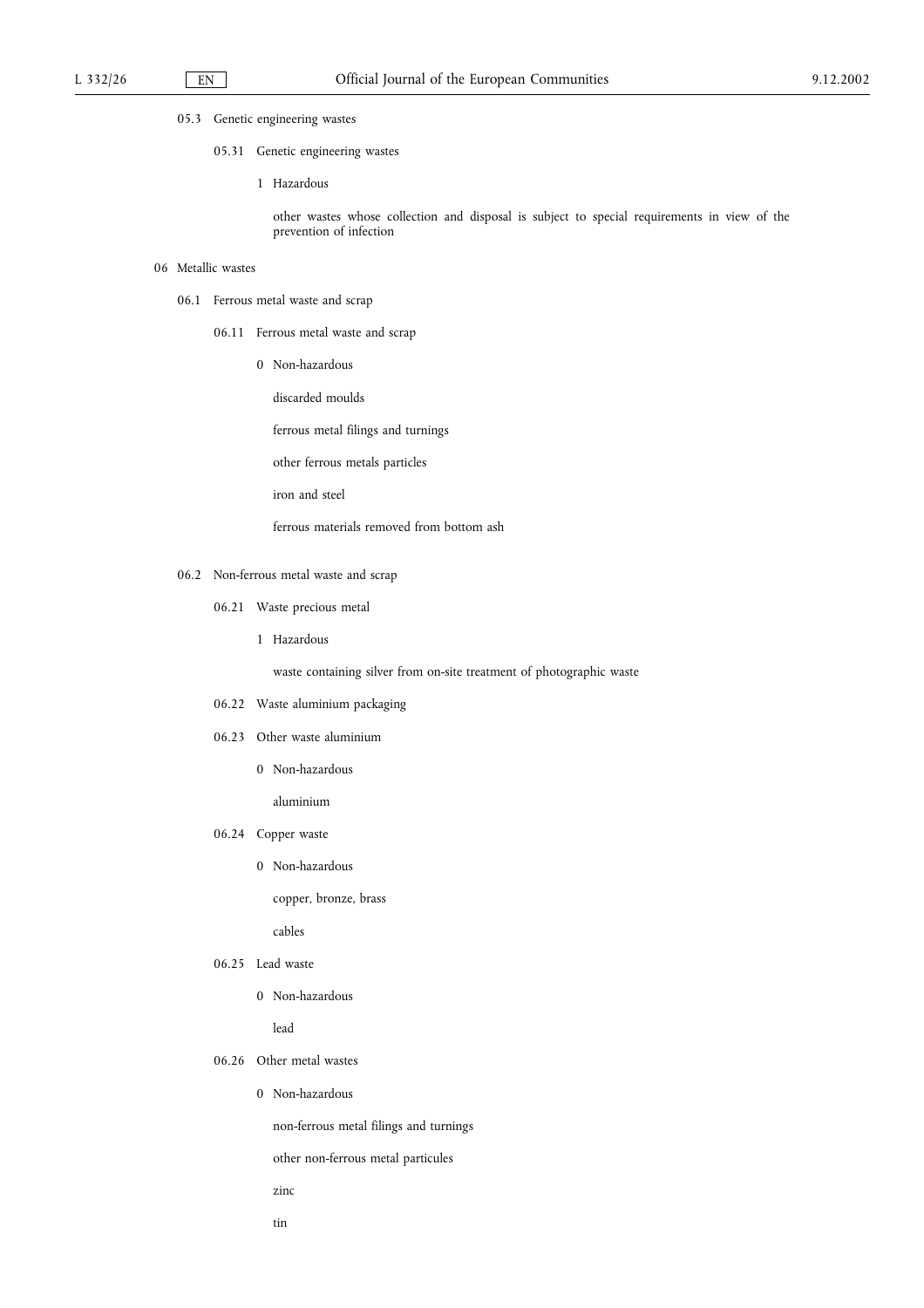# 06.3 Mixed metal wastes

- 06.31 Mixed metallic packaging
	- 0 Non-hazardous
		- metallic

small metals (cans etc)

other metals

# 06.32 Other mixed metallic wastes

0 Non-hazardous

wastes not otherwise specified

mixed metals

# 07 Non-metallic wastes

- 07.1 Glass wastes
	- 07.11 Glass packaging
		- 0 Non-hazardous

glass

- 07.12 Other glass wastes
	- 0 Non-hazardous

waste glass

glass

- 07.2 Paper and cardboard wastes
	- 07.21 Waste paper and cardboard packaging
		- 0 Non-hazardous

paper and cardboard

- 07.22 Waste composite packaging carton
- 07.23 Other paper and cardboard wastes
	- 0 Non-hazardous

fibre and paper sludge

wastes not otherwise specified

paper and cardboard

- 07.3 Rubber wastes
	- 07.31 Used tyres
		- 0 Non-hazardous

used tyres

- 07.32 Other rubber wastes
- 07.4 Plastic wastes
	- 07.41 Plastic packaging wastes
		- 0 Non-hazardous
			- plastic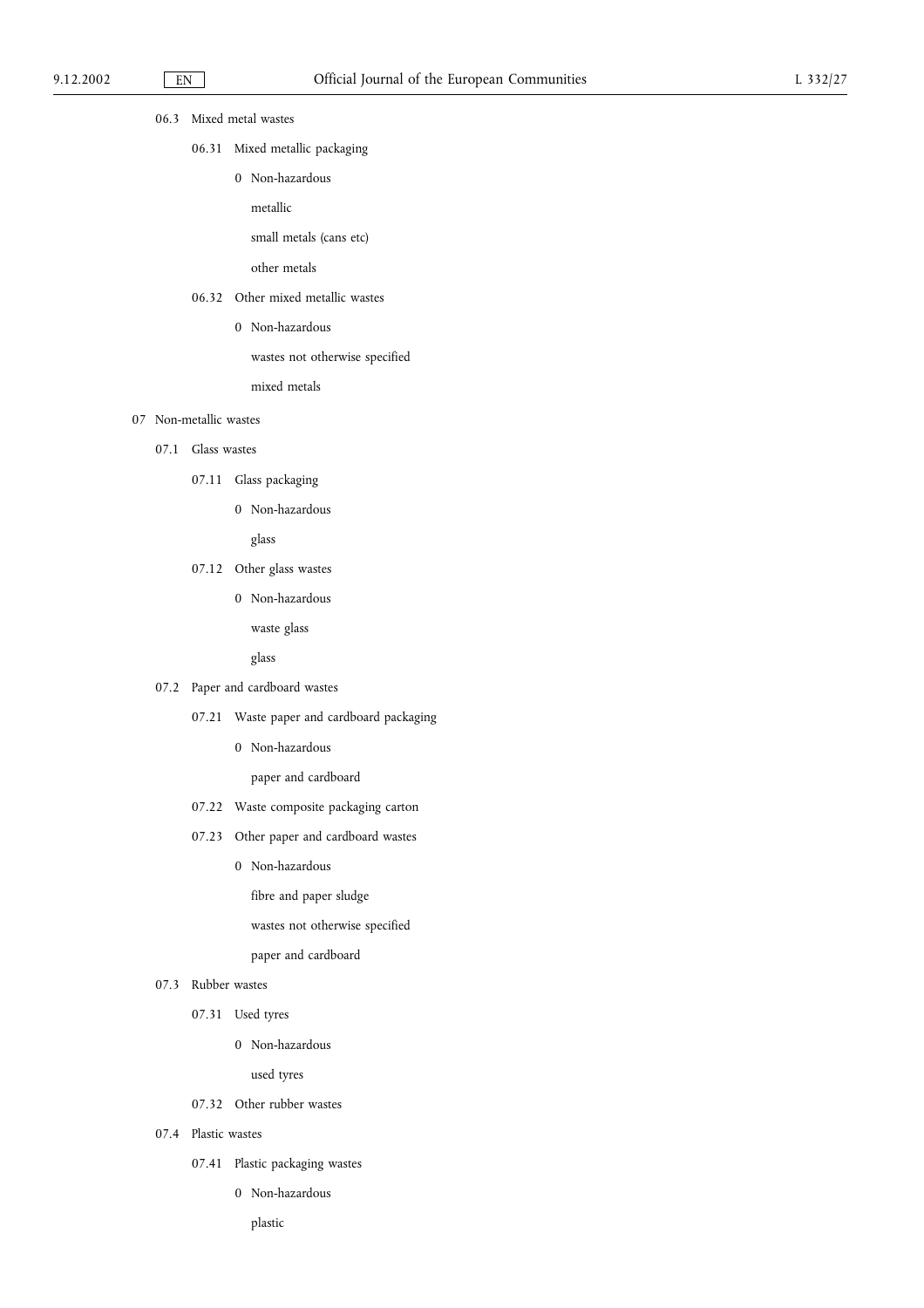- 07.42 Other plastic wastes
	- 0 Non-hazardous
		- waste plastics (excluding packaging)
		- plastics particles
		- waste from the plastic convertor industry
		- plastic
		- small plastics
		- other plastics

#### 07.5 Wood wastes

- 07.51 Wood packaging
	- 0 Non-hazardous

wooden

- 07.52 Sawdust and shavings
	- 0 Non-hazardous

sawdust

shavings, cuttings, spoiled timber/particle board/veneer

- 07.53 Other wood wastes
	- 0 Non-hazardous

waste bark and cork

bark

wood

#### 07.6 Textile wastes

- 07.61 Worn clothing
- 07.62 Miscellaneous textiles wastes
	- 0 Non-hazardous

absorbents, filter materials, wiping cloths, protective clothing

clothes

non-halogenated wastes from dressing and finishing

textiles

wastes from composite materials (impregnated textile, elastomer, plastomer)

wastes from processed mixed textile fibres

wastes from processed textile fibres mainly of animal origin

wastes from processed textile fibres mainly of artificial or synthetic origin

wastes from processed textile fibres mainly of vegetable origin

wastes from unprocessed mixed textile fibres before spinning and weaving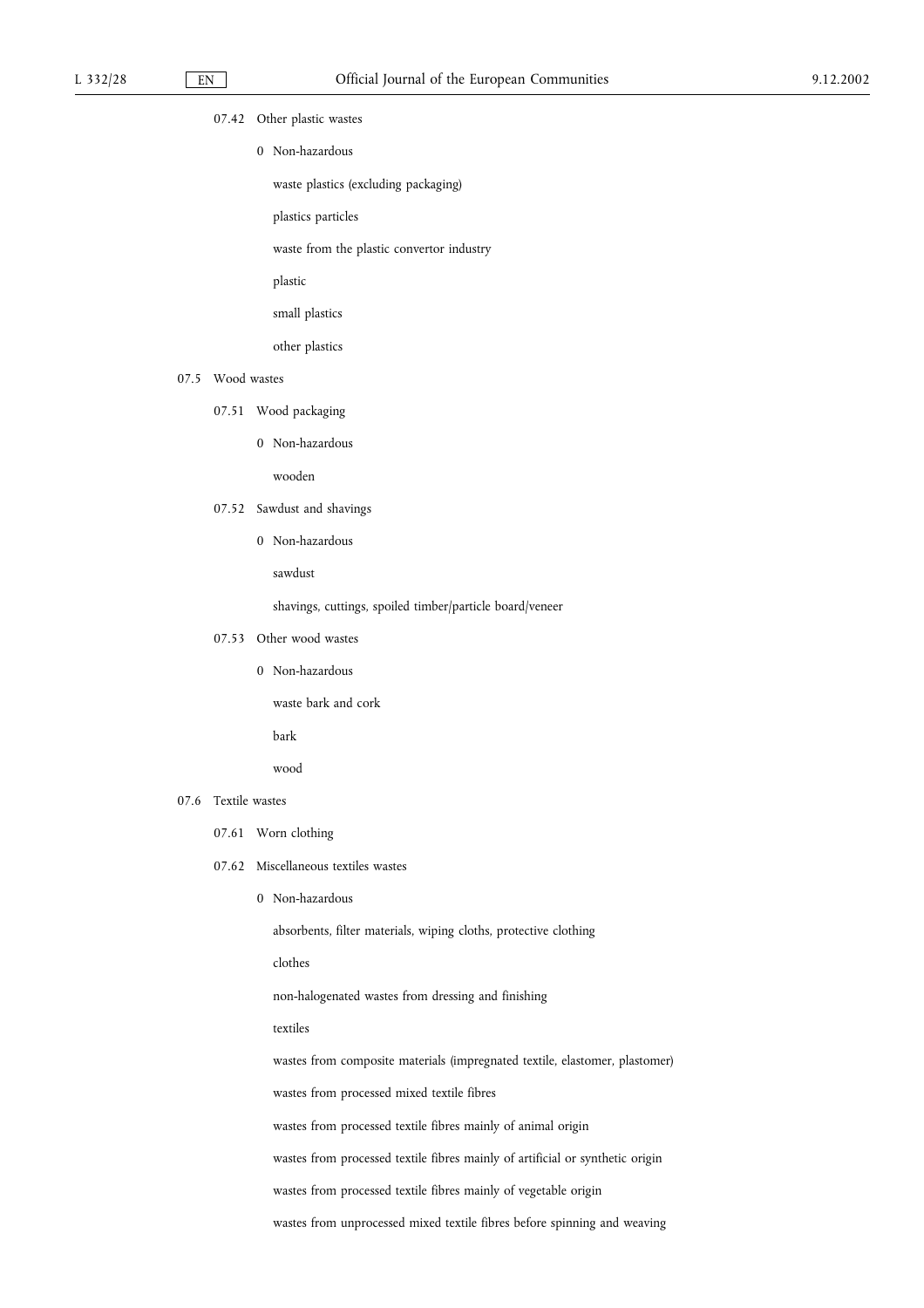wastes from unprocessed textile fibres and other natural fibrous substances mainly of vegetable origin

wastes from unprocessed textile fibres mainly artificial or synthetic

wastes from unprocessed textile fibres mainly of animal origin

1 Hazardous

halogenated wastes from dressing and finishing

- 07.63 Leather wastes
	- 0 Non-hazardous

waste tanned leather (blue sheetings, shavings, cuttings, buffing dust) containing chromium

wastes from dressing and finishing

wastes not otherwise specified

#### 08 Discarded equipment

- 08.1 Discarded vehicles
	- 08.11 Discarded private cars
		- 0 Non-hazardous

end of life vehicles

- 08.12 Other discarded vehicles
	- 0 Non-hazardous

discarded vehicles

#### 08.2 Discarded electrical and electronic equipment

- 08.21 Discarded major household equipment
- 08.22 Discarded minor household equipment
- 08.23 Other discarded electrical and electronic equipment
	- 0 Non-hazardous

single-use cameras with batteries

single use cameras without batteries

other discarded electronic equipment (e.g. printed circuit boards)

electronic equipment (e.g. printed circuit boards)

# 08.3 Bulky household equipment

08.31 Bulky household equipment

- 08.4 Discarded machines and equipment components
	- 08.41 Batteries and accumulators wastes
		- 0 Non-hazardous

alkaline batteries

other batteries and accumulators

batteries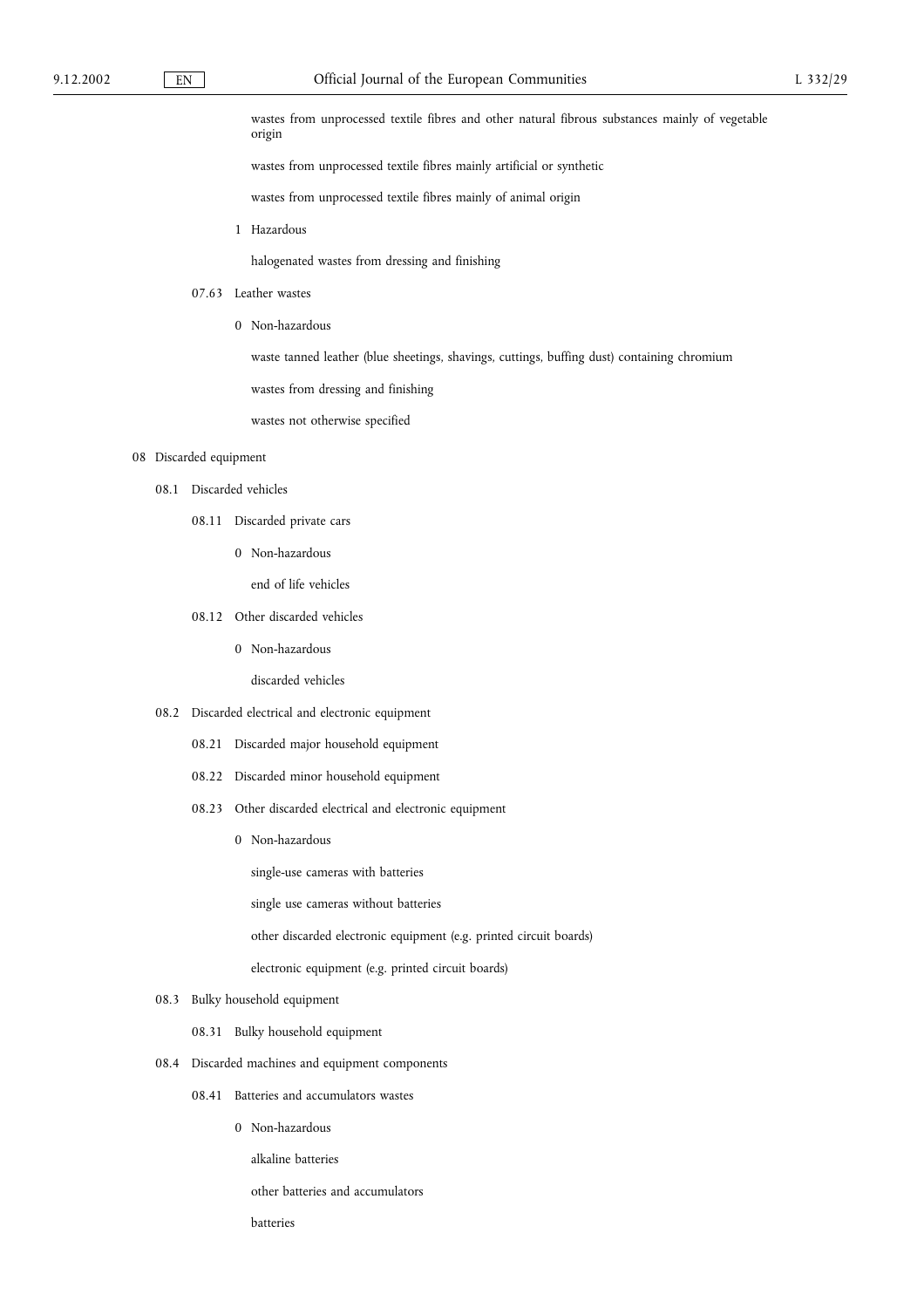1 Hazardous

transformers and capacitors containing PCB or PCTs

lead batteries

Ni-Cd batteries

mercury dry cells

- 08.42 Spent catalytic equipment
	- 0 Non-hazardous

catalysts removed from vehicles containing precious metals

other catalysts removed from vehicles

- 08.43 Other discarded machines and equipment components
	- 0 Non-hazardous

wastes not otherwise specified

equipment containing chlorofluorocarbons

other discarded equipment

equipment containing chloroflurocarbons

1 Hazardous

fluorescent tubes and other mercury containing waste

# 09 Animal and vegetal wastes

- 09.1 Waste of food preparation and products
	- 09.11 Animal waste of food preparation and products
		- 0 Non-hazardous

animal tissue waste

sludges from washing and cleaning

fleshings and lime split waste

liming waste

organic matter from natural products (e.g. grease, wax)

- 09.12 Vegetal waste of food preparation and products
	- 0 Non-hazardous

sludges from washing and cleaning

plant tissue waste

sludges from washing, cleaning, peeling, centrifuging and separation

materials unsuitable for consumption or processing

wastes not otherwise specified

wastes from washing, cleaning and mechanical reduction of the raw material

sludges from on-site effluent treatment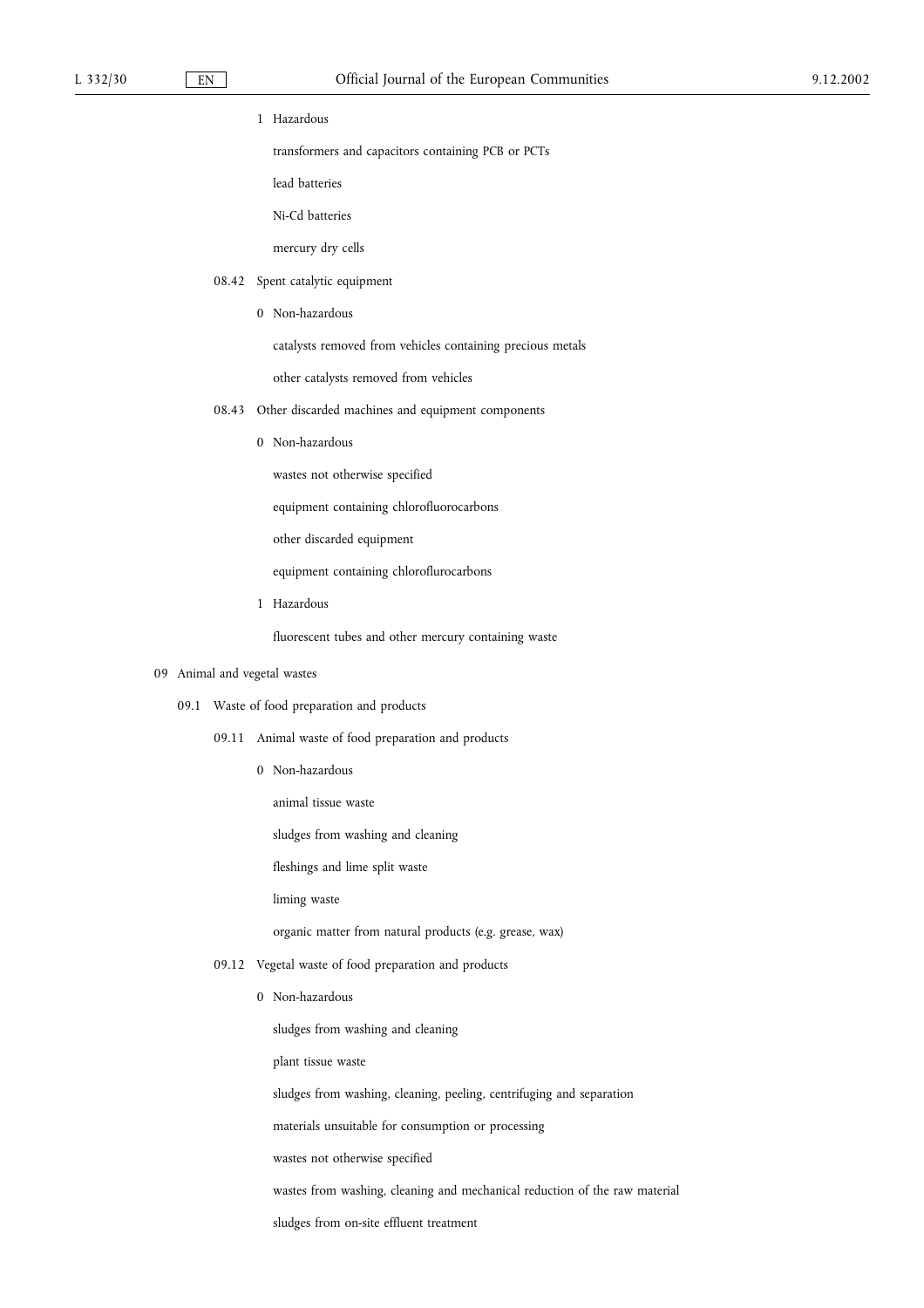- 09.13 Mixed waste of food preparation and products
	- 0 Non-hazardous

materials unsuitable for consumption or processing

oil and fat

organic compostable kitchen waste (including frying oil and kitchen waste from canteens and restaurants)

wastes not otherwise specified

- 09.2 Green wastes
	- 09.21 Green wastes
		- 0 Non-hazardous

waste from forestry exploitation

compostable wastes

- 09.3 Animal faeces, urine and manure
	- 09.31 Slurry and manure
		- 0 Non-hazardous

animal faeces, urine and manure (including spoiled straw), effluent, collected separately and treated off-site

#### 10 Mixed ordinary wastes

- 10.1 Household and similar wastes
	- 10.11 Household wastes
		- 0 Non-hazardous

mixed municipal waste

- 10.12 Street cleaning wastes
	- 0 Non-hazardous

waste from markets

street cleaning residues

- 10.2 Mixed and undifferentiated materials
	- 10.21 Mixed packaging
		- 0 Non-hazardous

mixed

- 10.22 Other mixed and undifferentiated materials
	- 0 Non-hazardous

aqueous liquid waste from vitrified waste tempering

composite packaging

inorganic off-specification batches

organic off-specification batches

other inorganic wastes with metals not otherwise specified

photographic film and paper free of silver or silver compounds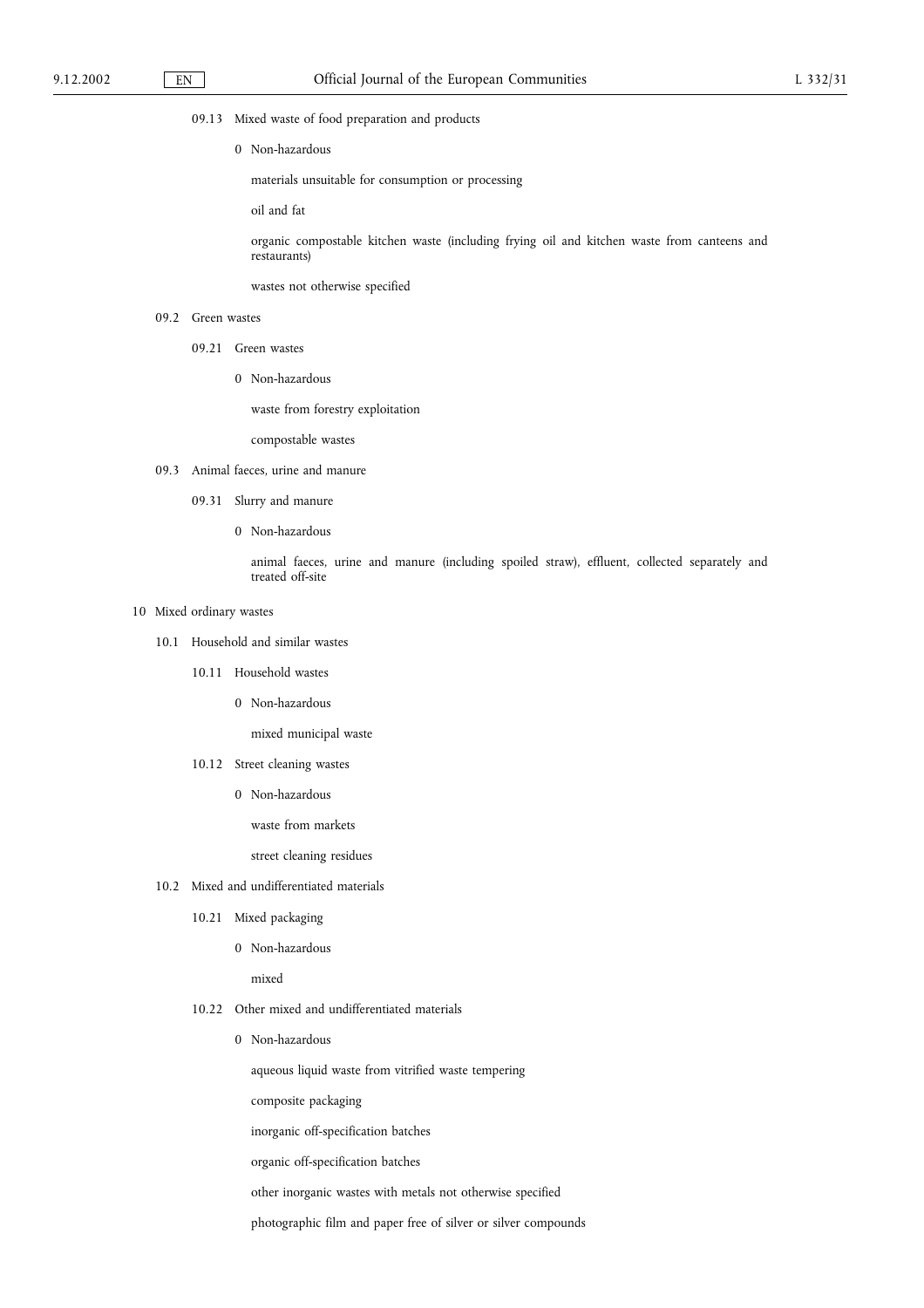solid wastes from ship cargoes

spent blasting grit

waste not otherwise specified

wastes whose collection and disposal is not subject to special requirements in view of the prevention of infection

wastes whose collection and disposal is not subject to special requirements in view of the prevention of infection (e.g. dressing, plaster casts, linen, disposable clothing, diapers)

welding wastes

- 10.3 Sorting residues
	- 10.31 Vehicle shredder wastes
		- 0 Non-hazardous

light fraction from automobile shredding

- 10.32 Other sorting residues
	- 0 Non-hazardous

rejects from paper and cardboard recycling

shredder residues

non-composted fraction of municipal and similar wastes

non-composted fraction of animal and vegetable wastes

off specification compost

wastes not otherwise specified

screenings

#### 11 Common sludges

- 11.1 Waste water treatment sludges
	- 11.11 Sludges from treatment of public sewerage water
		- 0 Non-hazardous

sludges from treatment of urban waste water

- 11.12 Biodegradable sludges from treatment of other waste water
	- 0 Non-hazardous

sludges from on-site effluent treatment

waste from cooling columns

wastes not otherwise specified

sludges from the treatment of industrial waste water

wastes not otherwise specified

- 11.2 Sludges from purification of drinking and process water
	- 11.21 Sludges from purification of drinking and process water
		- 0 Non-hazardous
			- boiler feedwater sludges
			- sludges from water clarification
			- wastes not otherwise specified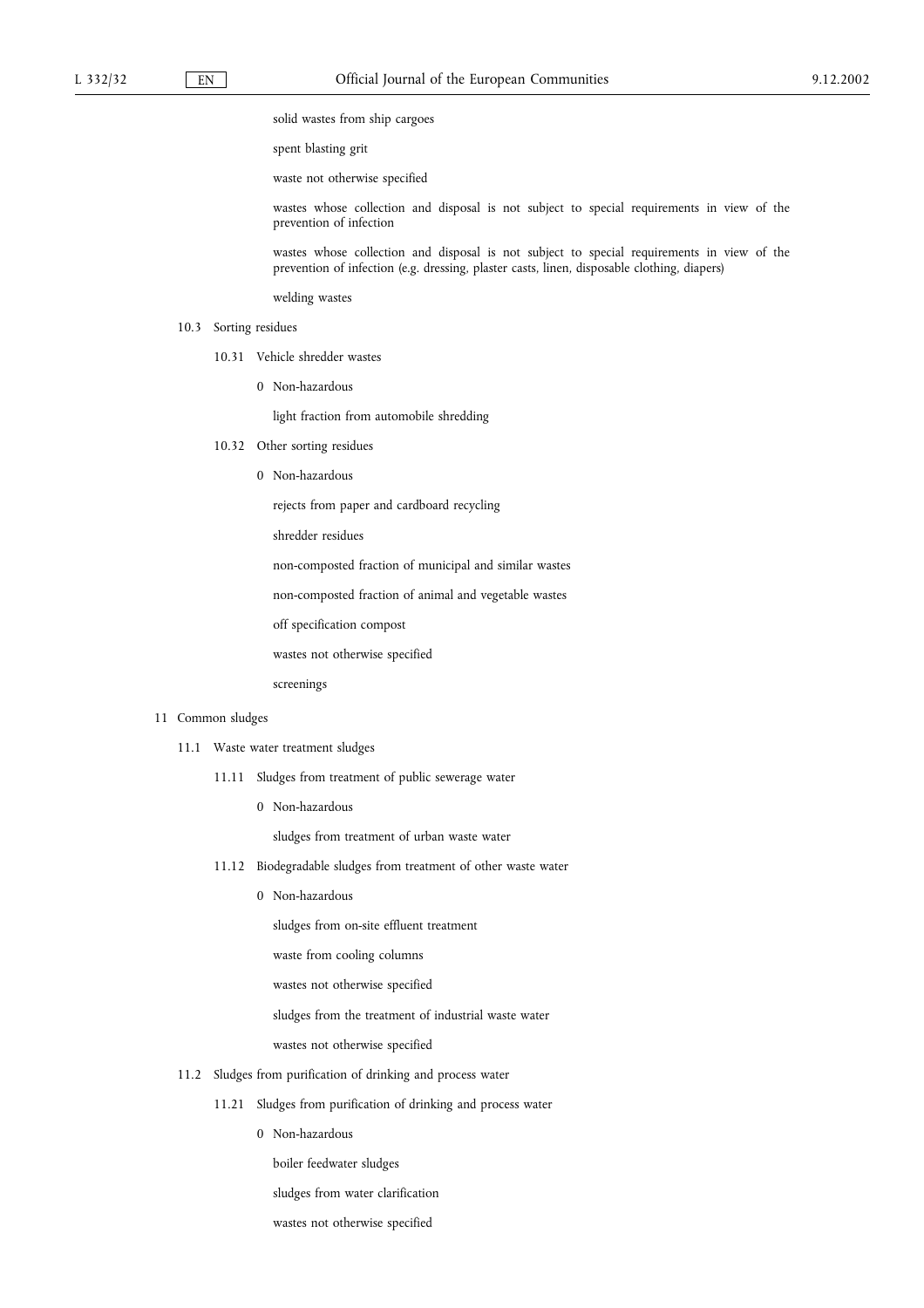# 11.3 Unpolluted dredging spoils

- 11.31 Unpolluted dredging spoils
	- 0 Non-hazardous

dredging spoil

- 11.4 Cesspit contents
	- 11.41 Cesspit contents
		- 0 Non-hazardous
			- septic tank sludge

# 12 Mineral wastes

- 12.1 Construction and demolition wastes
	- 12.11 Concrete, bricks and gypsum waste
		- 0 Non-hazardous

wastes not otherwise specified

wastes from other cement-based composite materials

concrete

bricks

gypsum based construction materials

- 12.12 Waste hydrocarbonised road-surfacing material
	- 0 Non-hazardous

asphalt containing tar

asphalt (not containing tar)

tar and tar products

1 Hazardous

insulation materials containing asbestos

- 12.13 Mixed construction wastes
	- 0 Non-hazardous

other insulation materials

mixed construction and demolition waste

# 12.2 Asbestos wastes

- 12.21 Asbestos wastes
	- 0 Non-hazardous

wastes from asbestos-cement manufacture

discarded equipment containing free asbestos

wastes from the asbestos processing industry

asbestos based construction materials

1 Hazardous

wastes containing asbestos from electrolysis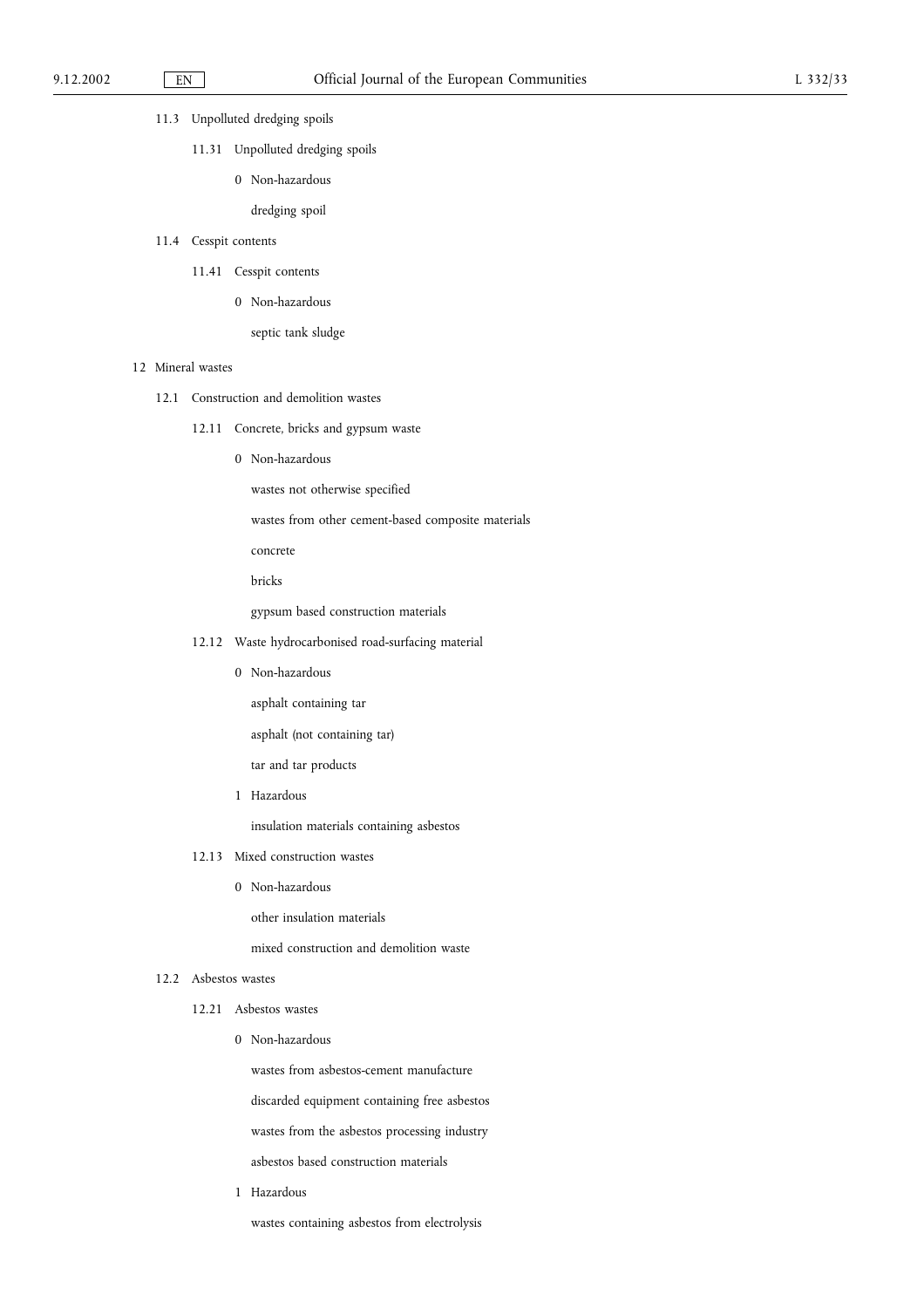- 12.3 Waste of naturally occurring minerals
	- 12.31 Waste of naturally occurring minerals
		- 0 Non-hazardous
			- aqueous sludges containing ceramic materials
			- dusty and powdery waste
			- fresh-water drilling muds and wastes
			- other non-compostable wastes
			- red mud from the alumina production
			- soil and stones
			- soil from cleaning and washing beet
			- solid wastes from primary filtration and screening
			- tailings
			- waste from mineral metaliferous excavation
			- waste from mineral non-metaliferous excavation
			- waste from stone cutting and sawing
			- waste from the dressing of metalferous minerals
			- waste from the dressing of non-metalferous minerals
			- waste from washing and cleaning of minerals
			- waste gravel and crushed rocks
			- waste preparation mixture before thermal processing
			- waste sand and clays
			- wastes from desanding
			- wastes not otherwise specified

## 12.4 Combustion wastes

- 12.41 Waste from flue gas purification
	- 0 Non-hazardous

calcium based reaction wastes from flue gas desulphurisation in sludge form calcium based reaction wastes from flue gas desulphurisation in solid form flue gas dust other sludges from gas treatment other solid wastes from gas treatment sludges from gas treatment solid wastes from gas treatment 1 Hazardous aqueous liquid waste from gas treatment and other aqueous liquid wastes flue gas dust

fly ash and other flue gas treatment wastes

- sludges from gas treatment
- solid waste from gas treatment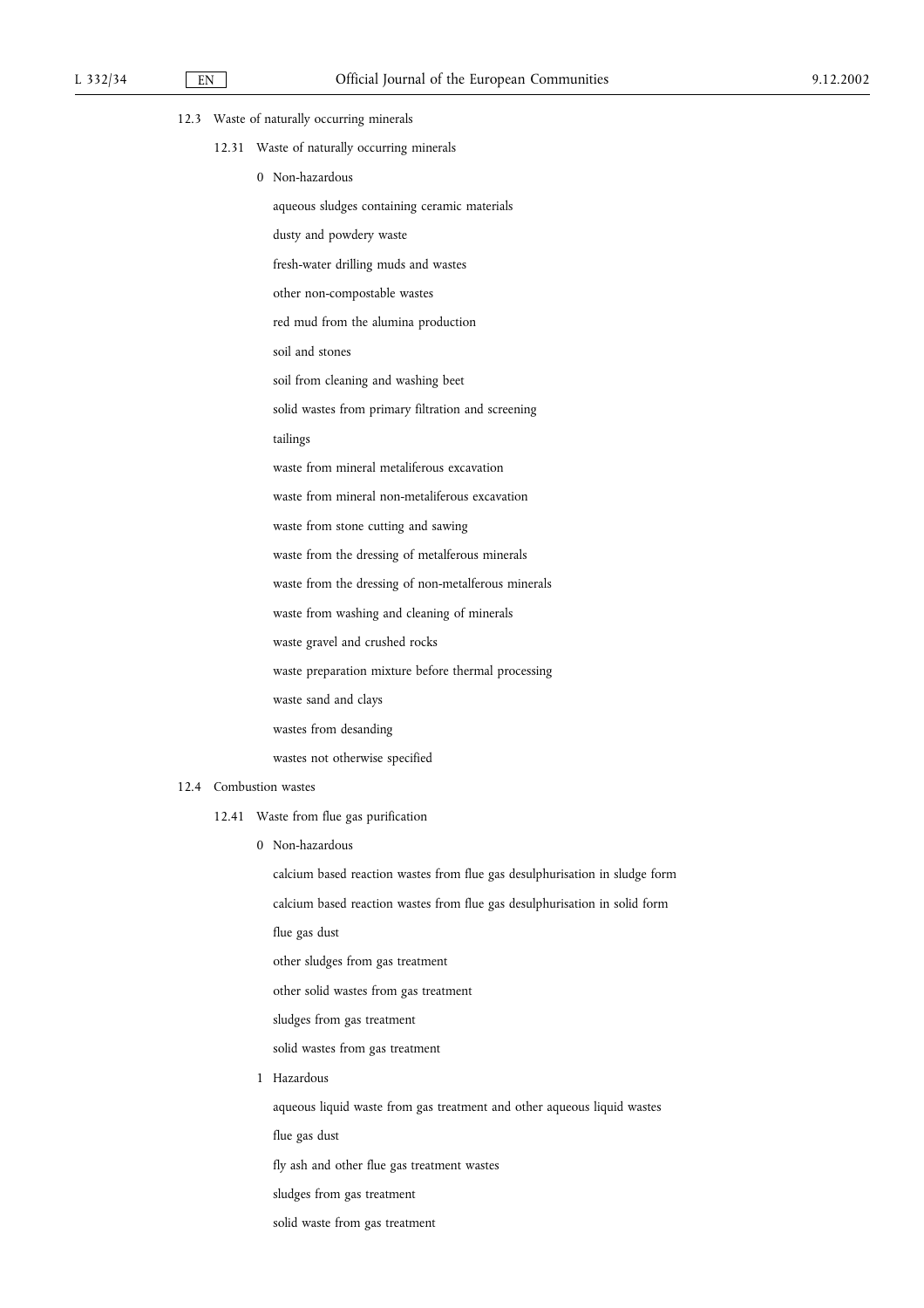| 9.12.2002 | $\mathop{\rm EN}\nolimits$ | Official Journal of the European Communities                | L 332/35 |
|-----------|----------------------------|-------------------------------------------------------------|----------|
|           |                            | 12.42 Slags and ashes from thermal treatment and combustion |          |
|           |                            | 0 Non-hazardous                                             |          |
|           |                            | aqueous sludges from boiler cleansing                       |          |
|           |                            | bottom ash                                                  |          |
|           |                            | bottom ash and slag                                         |          |
|           |                            | dross and skimmings (first and second smelting)             |          |
|           |                            | furnace dust                                                |          |
|           |                            | furnace slag                                                |          |
|           |                            | other particulates and dust                                 |          |
|           |                            | other particulates and dust (including ball mill dust)      |          |
|           |                            | other sludges                                               |          |
|           |                            | peat fly ash                                                |          |
|           |                            | phosphorous slag                                            |          |
|           |                            | pyrolysis wastes                                            |          |
|           |                            | slags (first and second smelting)                           |          |
|           |                            | solid waste from gas treatment                              |          |
|           |                            | unprocessed slag                                            |          |
|           |                            | waste from the processing of slag                           |          |
|           |                            | wastes not otherwise specified                              |          |
|           |                            | 1 Hazardous                                                 |          |
|           |                            | black drosses from secondary smelting                       |          |
|           |                            | boiler dust                                                 |          |
|           |                            | calcium arsenate                                            |          |
|           |                            | dross and skimmings (first and second smelting)             |          |
|           |                            | fly ash                                                     |          |
|           |                            | oil fly ash                                                 |          |
|           |                            | other particulates and dust                                 |          |
|           |                            | primary smelting slags/white drosses                        |          |
|           |                            | skimmings                                                   |          |
|           |                            | slags (first and second smelting)                           |          |
|           |                            | 12.5 Various mineral wastes                                 |          |
|           | 12.51                      | Artificial mineral wastes                                   |          |
|           |                            | 0 Non-hazardous                                             |          |
|           |                            | alumina dust                                                |          |
|           |                            | aqueous suspensions containing ceramic materials            |          |

gypsum from titanium dioxide production